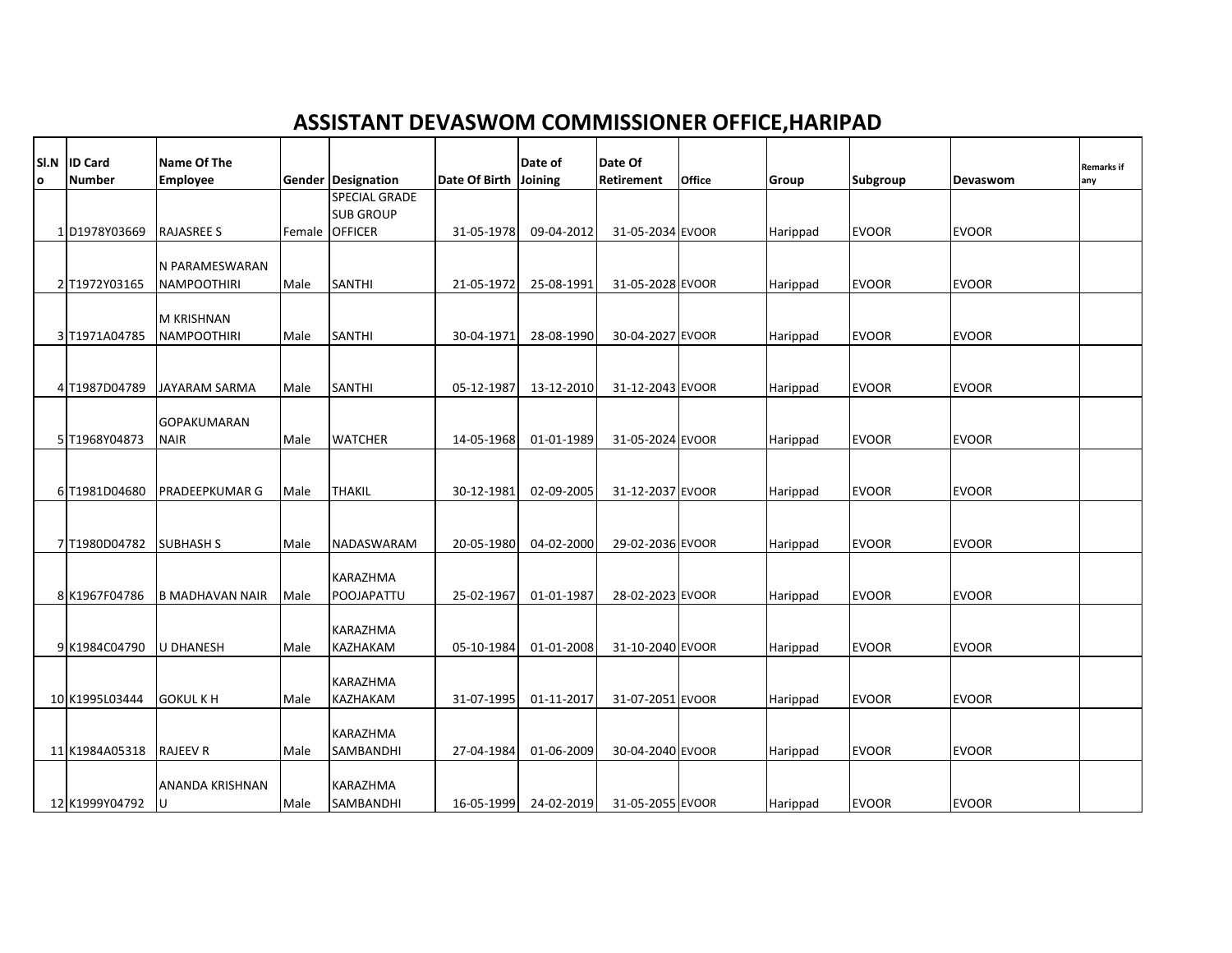|    | 13 T1982Y01165 | <b>AJI PRASAD</b>             | Male | <b>THALI</b>                        | 01-05-1982 | 18-08-2012 | 31-05-2038 EVOOR    |                | Harippad | <b>EVOOR</b>   | <b>EVOOR</b>   |  |
|----|----------------|-------------------------------|------|-------------------------------------|------------|------------|---------------------|----------------|----------|----------------|----------------|--|
|    |                |                               |      |                                     |            |            |                     |                |          |                |                |  |
|    |                |                               |      |                                     |            |            |                     |                |          |                |                |  |
| 14 |                | 0 SANU KUMAR                  | Male | <b>2ND MAHOUT</b>                   | 29-05-1989 | 27-07-2017 | 31-05-2045 EVOOR    |                | Harippad | <b>EVOOR</b>   | <b>EVOOR</b>   |  |
|    |                |                               |      |                                     |            |            |                     |                |          |                |                |  |
| 15 |                | 0 SABU                        | Male | <b>MAHOUT</b>                       | 20.03.1970 | 23.3.1999  | 31.3.2026           |                | Harippad |                |                |  |
|    |                |                               |      |                                     |            |            |                     |                |          |                |                |  |
|    |                | <b>VISHNU</b>                 |      |                                     |            |            |                     |                |          |                |                |  |
|    | 16 T1993M05317 | <b>NAMPOOTHIRIV</b>           | Male | <b>PT SANTHI</b>                    | 21-03-1993 | 23-05-2018 | 31-03-2049 EVOOR    |                | Harippad | <b>EVOOR</b>   | KANICHANELLOOR |  |
|    |                |                               |      |                                     |            |            |                     |                |          |                |                |  |
|    | 17 T1976Y04536 | ANIL BABU                     | Male | <b>WATCHER</b>                      | 06-05-1976 | 16-08-2012 | 31-05-2032 EVOOR    |                | Harippad | <b>EVOOR</b>   | KANICHANELLOOR |  |
|    |                |                               |      |                                     |            |            |                     |                |          |                |                |  |
|    |                | <b>MADHUSOODANAN</b>          |      |                                     |            |            |                     |                |          |                |                |  |
|    | 18 T1968F04793 | <b>NAMPOOTHIRI</b>            | Male | <b>SANTHI</b>                       | 03-02-1968 | 01-01-1988 | 29-02-2024 EVOOR    |                | Harippad | <b>EVOOR</b>   | <b>MUTTOM</b>  |  |
|    |                |                               |      |                                     |            |            |                     |                |          |                |                |  |
|    | 19 T1972Y03677 | LOPA MUDRA DEVI               | Male | <b>THALI</b>                        | 30-05-1972 | 26-03-1999 | 31-05-2028 EVOOR    |                | Harippad | <b>EVOOR</b>   | <b>MUTTOM</b>  |  |
|    |                |                               |      | SPECIAL GRADE                       |            |            |                     |                |          |                |                |  |
|    |                |                               |      | <b>SUB GROUP</b>                    |            |            |                     | <b>HARIPAD</b> |          |                |                |  |
|    | 20 D1966Y03130 | V UDAYAKUMAR                  | Male | <b>OFFICER</b>                      | 20-05-1966 | 14-09-1988 | 31-05-2022 DEVASWOM |                | Harippad | <b>HARIPAD</b> | <b>HARIPAD</b> |  |
|    |                |                               |      | <b>KARAZHMA</b><br><b>THRIKOVIL</b> |            |            |                     | <b>HARIPAD</b> |          |                |                |  |
|    | 21 K1970L04868 | P SANTHOSH KUMAR Male         |      | PRAVARTHI                           | 02-07-1970 | 10-07-2002 | 31-07-2026 DEVASWOM |                | Harippad | <b>HARIPAD</b> | <b>HARIPAD</b> |  |
|    |                |                               |      | <b>KARAZHMA</b>                     |            |            |                     |                |          |                |                |  |
|    |                |                               |      | <b>THRIKOVIL</b>                    |            |            |                     | <b>HARIPAD</b> |          |                |                |  |
|    | 22 K1983Y04869 | SREEJATH                      | Male | PRAVARTHI                           | 20-05-1983 | 06-12-2019 | 31-05-2039 DEVASWOM |                | Harippad | <b>HARIPAD</b> | <b>HARIPAD</b> |  |
|    |                |                               |      | <b>KARAZHMA</b>                     |            |            |                     |                |          |                |                |  |
|    | 23 K1976Y04865 | S RESMI                       |      | Female KAZHAKOM                     | 25-05-1976 | 27-07-2021 | 31-05-2032 DEVASWOM | <b>HARIPAD</b> | Harippad | <b>HARIPAD</b> | <b>HARIPAD</b> |  |
|    |                |                               |      |                                     |            |            |                     |                |          |                |                |  |
|    |                |                               |      | <b>KARAZHMA</b>                     |            |            |                     | <b>HARIPAD</b> |          |                |                |  |
|    | 24 K1995M04864 | NIDHIN R WARRIER              | Male | <b>KAZHAKOM</b>                     | 01-03-1995 | 28-06-2016 | 31-03-2051 DEVASWOM |                | Harippad | <b>HARIPAD</b> | <b>HARIPAD</b> |  |
|    |                |                               |      |                                     |            |            |                     |                |          |                |                |  |
|    | 25 K1982Y04867 | <b>KV ABHILASH</b>            | Male | <b>KARAZHMA</b><br><b>SAMBANDHI</b> | 23-05-1982 | 19-03-2003 | 31-05-2038 DEVASWOM | <b>HARIPAD</b> | Harippad | <b>HARIPAD</b> | <b>HARIPAD</b> |  |
|    |                |                               |      |                                     |            |            |                     |                |          |                |                |  |
|    |                |                               |      | <b>KARAZHMA</b>                     |            |            |                     |                |          |                |                |  |
|    |                | 26 K1968A05315 C SURESH KUMAR | Male | NADAKAVAL                           | 25-04-1968 | 01-07-2004 | 30-04-2024 HARIPAD  |                | Harippad | <b>HARIPAD</b> | <b>HARIPAD</b> |  |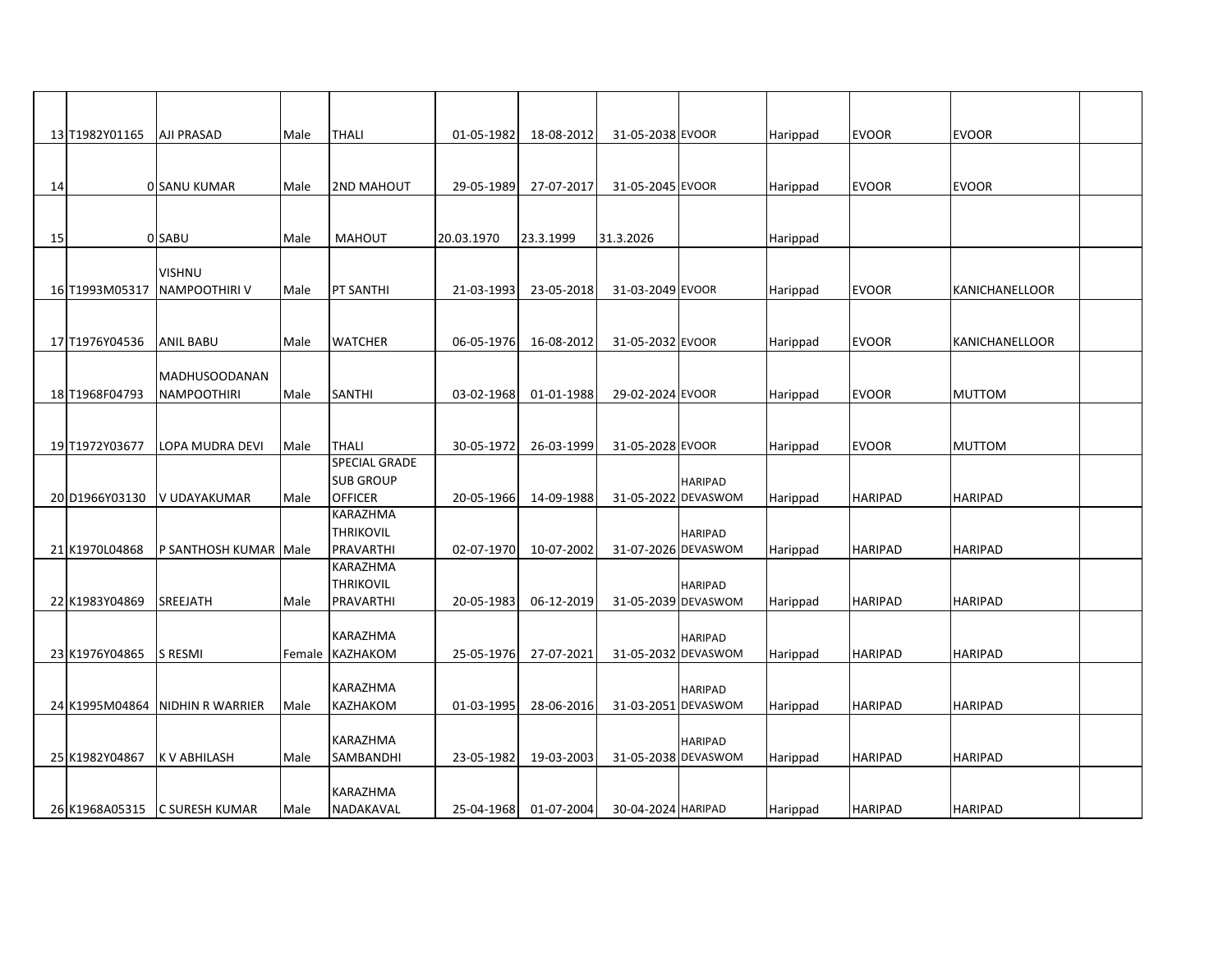|    |                |                                   |              | KARAZHMA                            |            |            |                     | <b>HARIPAD</b>                        |          |                |                |  |
|----|----------------|-----------------------------------|--------------|-------------------------------------|------------|------------|---------------------|---------------------------------------|----------|----------------|----------------|--|
|    | 27 K1976Y04863 | V RAMACHANDRAN                    | Male         | NADAKAVAL                           | 30-05-1967 | 13-03-2004 | 31-05-2023 DEVASWOM |                                       | Harippad | <b>HARIPAD</b> | <b>HARIPAD</b> |  |
|    | 28 K1987Y05314 | C RATHEESH KUMAR                  | Male         | <b>KARAZHMA</b><br><b>SAMBANDHI</b> | 15-05-1987 | 27-10-2011 |                     | <b>HARIPAD</b><br>31-05-2043 DEVASWOM | Harippad | <b>HARIPAD</b> | <b>HARIPAD</b> |  |
|    | 29 T1979Y04859 | E NARAYANAN<br><b>NAMBOOTHIRI</b> | Male         | <b>SANTHI</b>                       | 21-05-1979 | 30-04-2004 | 31-05-2035 DEVASWOM | <b>HARIPAD</b>                        | Harippad | <b>HARIPAD</b> | <b>HARIPAD</b> |  |
|    | 30 T1987A04861 | K UNNIKRISHNAN                    | Male         | <b>WATCHER</b>                      | 15-04-1987 | 13-08-2019 |                     | <b>HARIPAD</b><br>30-04-2043 DEVASWOM | Harippad | <b>HARIPAD</b> | <b>HARIPAD</b> |  |
| 31 |                | 0 V V KRISHNA KUMAR Male          |              | <b>WATCHER</b>                      | 02-05-1982 | 15-07-2021 |                     | <b>HARIPAD</b><br>31-05-2038 DEVASWOM | Harippad | <b>HARIPAD</b> | <b>HARIPAD</b> |  |
|    | 32 T1973Y02058 | C SAJEEV                          | Male         | <b>WATCHER</b>                      | 23-05-1973 | 15-07-2003 |                     | <b>HARIPAD</b><br>31-05-2029 DEVASWOM | Harippad | <b>HARIPAD</b> | <b>HARIPAD</b> |  |
|    | 33 T1970A00419 | V V SAJU                          | Male         | <b>SAMBANDHI</b>                    | 10-04-1970 | 01-08-1996 | 30-04-2026 HARIPAD  |                                       | Harippad | <b>HARIPAD</b> | <b>HARIPAD</b> |  |
|    |                | 34 T1986M03172 K KRISHNA KUMAR    | Male         | <b>SAMBANDHI</b>                    | 14-03-1986 | 16-12-2016 |                     | <b>HARIPAD</b><br>31-03-2042 DEVASWOM | Harippad | <b>HARIPAD</b> | <b>HARIPAD</b> |  |
|    | 35 T1981Y03098 | <b>G SREEKUMAR</b>                | Male         | PANCHAVADYAM                        | 20-05-1981 | 11-07-2003 | 31-05-2037 DEVASWOM | <b>HARIPAD</b>                        | Harippad | <b>HARIPAD</b> | <b>HARIPAD</b> |  |
|    | 36 T1973Y04885 | P SURESH KUMAR                    | Male         | <b>NADASWARAM</b>                   | 05-05-1973 | 19-09-1994 |                     | <b>HARIPAD</b><br>31-05-2029 DEVASWOM | Harippad | <b>HARIPAD</b> | <b>HARIPAD</b> |  |
|    | 37 T1989F05313 | V VINOD KUMAR                     | Male         | <b>THAKIL</b>                       | 10-02-1989 | 02-07-2009 |                     | <b>HARIPAD</b><br>28-02-2045 DEVASWOM | Harippad | <b>HARIPAD</b> | <b>HARIPAD</b> |  |
|    | 38 T1980Y02115 | S D PRAMOD KUMAR Male             |              | PURAMTHOOP                          | 20-05-1980 | 05-07-2012 |                     | <b>HARIPAD</b><br>31-05-2036 DEVASWOM | Harippad | <b>HARIPAD</b> | <b>HARIPAD</b> |  |
|    | 39 T1975A05130 | R BIJI                            | Female THALI |                                     | 20-04-1975 | 08-08-2005 |                     | <b>HARIPAD</b><br>30-04-2031 DEVASWOM | Harippad | <b>HARIPAD</b> | <b>HARIPAD</b> |  |
|    | 40 T1978Y00616 | <b>R S SAJU</b>                   | Male         | <b>PATHRAMTHEPP</b>                 | 20-05-1978 | 04-08-2005 |                     | <b>HARIPAD</b><br>30-05-2034 DEVASWOM | Harippad | <b>HARIPAD</b> | <b>HARIPAD</b> |  |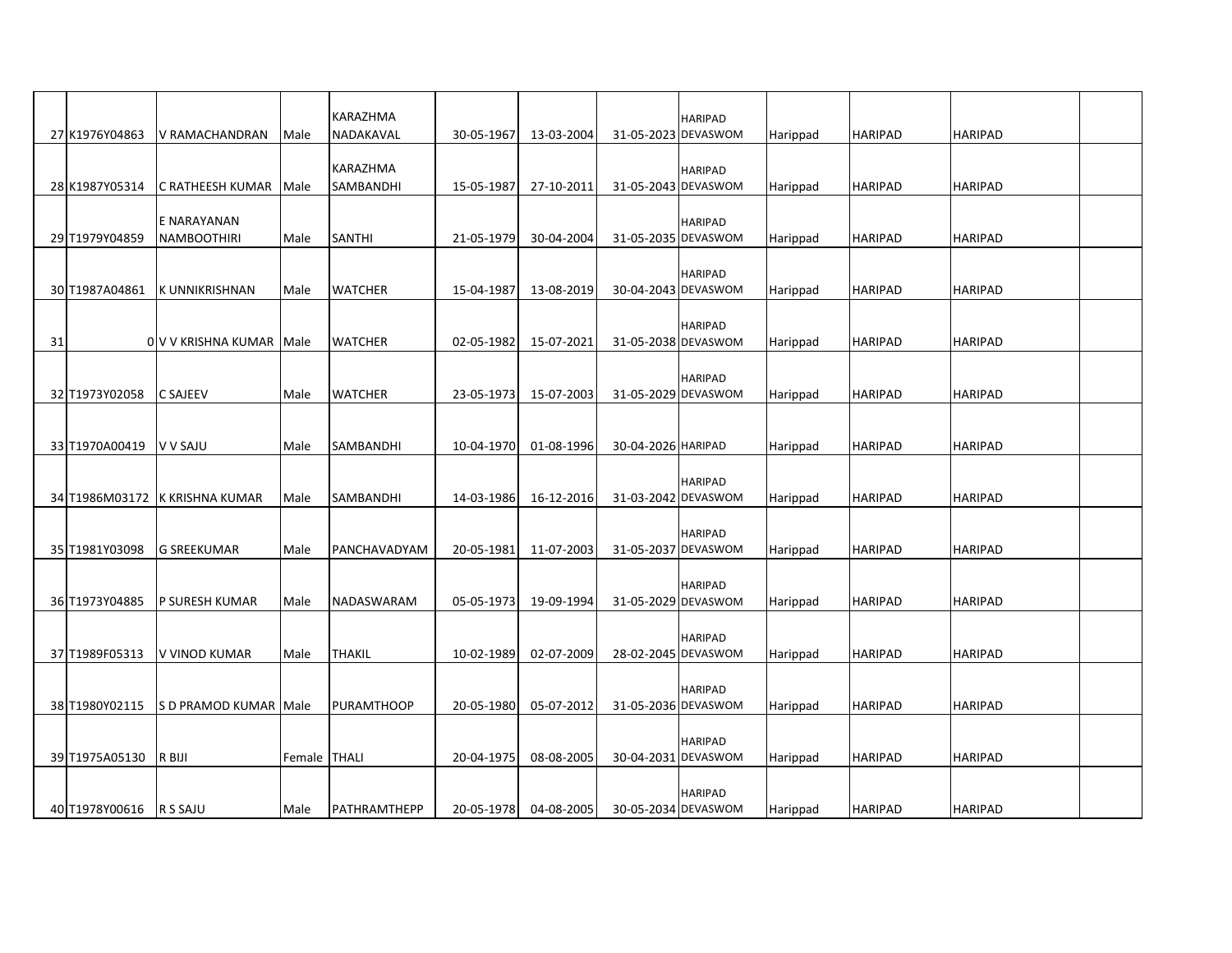|    | 41 K1976Y04870 | <b>S GIREESH KUMAR</b>                       | Male | KARAZHMATHRU<br><b>KOVIL PRAVARTHI</b> | 08-05-1976 | 01-02-1996 | 31-05-2032 HARIPAD |              | Harippad | <b>HARIPAD</b> | <b>HARIPAD</b>                      |  |
|----|----------------|----------------------------------------------|------|----------------------------------------|------------|------------|--------------------|--------------|----------|----------------|-------------------------------------|--|
|    |                |                                              |      |                                        |            |            |                    |              |          |                |                                     |  |
|    |                |                                              |      | KARAZHMA                               |            |            |                    |              |          |                |                                     |  |
|    | 42 K1970Y04866 | <b>K SREEKUMAR</b>                           | Male | KAZHAKAM                               | 28-05-1976 | 15-12-1996 | 31-05-2026 HARIPAD |              | Harippad | <b>HARIPAD</b> | <b>HARIPAD</b>                      |  |
|    |                | <b>S VISHNU</b>                              |      |                                        |            |            |                    |              |          |                |                                     |  |
| 43 |                | 5323 NAMPOOTHIRI                             | Male | <b>SANTHI</b>                          | 05-02-1986 | 05-09-2005 | 28-02-2042 HARIPAD |              | Harippad | <b>HARIPAD</b> | <b>HARIPAD</b>                      |  |
|    |                |                                              |      | <b>STRONG ROOM</b>                     |            |            |                    |              |          |                |                                     |  |
|    | 44 D1968Y05132 | <b>ANIL KUMAR G</b>                          | Male | <b>GUARD</b>                           | 31-05-1968 | 03-04-1989 | 31-05-2024 HARIPAD |              | Harippad | <b>HARIPAD</b> | <b>HARIPAD</b>                      |  |
|    |                |                                              |      |                                        |            |            |                    |              |          |                |                                     |  |
|    |                |                                              |      | <b>STRONG ROOM</b>                     |            |            |                    |              |          |                |                                     |  |
|    | 45 T1969Y02995 | <b>HARIKUMAR S</b>                           | Male | <b>GUARD</b>                           | 27-05-1969 | 01-04-1989 | 21-05-2025 HARIPAD |              | Harippad | <b>HARIPAD</b> | <b>HARIPAD</b>                      |  |
|    |                |                                              |      |                                        |            |            |                    |              |          |                |                                     |  |
|    | 46 T1971Y04779 | N JAYAPRAKASH                                | Male | <b>SANTHI</b>                          | 25-05-1971 | 26-11-2000 | 31-05-2027 HARIPAD |              | Harippad | <b>HARIPAD</b> | KEEZHTHRUKOVIL                      |  |
|    |                |                                              |      |                                        |            |            |                    |              |          |                |                                     |  |
|    | 47 T1984Y05408 | <b>P MANESH</b>                              | Male | <b>SANTHI</b>                          | 17-05-1984 | 02-09-2010 | 31-05-2040 HARIPAD |              | Harippad | <b>HARIPAD</b> | <b>NAGARI</b>                       |  |
|    |                |                                              |      |                                        |            |            |                    |              |          |                |                                     |  |
|    | 48 T1989Y05415 | ANAND NARAYANAN                              | Male | <b>PT SANTHI</b>                       | 13-05-1989 | 04-06-2019 | 31-05-2045 HARIPAD |              | Harippad | <b>HARIPAD</b> | <b>PANACHOOR</b>                    |  |
|    |                |                                              |      |                                        |            |            |                    |              |          |                |                                     |  |
|    |                |                                              |      |                                        |            |            |                    | KARUVATTAKUL |          |                | KARUVATTAKULA KADUVANKULANGAR       |  |
|    | 49 T1974Y03124 | <b>BIJUR</b>                                 | Male | <b>KAZHAKAM</b>                        | 03-08-1974 | 30-04-1999 | 31-08-2030 ANGARA  |              | Harippad | <b>NGARA</b>   | A                                   |  |
|    |                |                                              |      |                                        |            |            |                    | KARUVATTAKUL |          |                | KARUVATTAKULA KANNANURKULANGA       |  |
|    | 50 T1984Y04895 | <b>BINEESH</b>                               | Male | <b>SANTHI</b>                          | 20-05-1984 | 19-03-2013 | 31-05-2040 ANGARA  |              | Harippad | <b>NGARA</b>   | <b>RA</b>                           |  |
|    |                |                                              |      |                                        |            |            |                    |              |          |                |                                     |  |
| 51 |                | 0 JAYAKUMAR                                  | Male | <b>WATCHER</b>                         | 20-05-1977 | 22-03-1999 | 31-05-2033 ANGARA  | KARUVATTAKUL | Harippad | <b>NGARA</b>   | KARUVATTAKULA KANNETTUKULANGAR<br>Α |  |
|    |                |                                              |      |                                        |            |            |                    |              |          |                |                                     |  |
|    |                | <b>HARISH</b>                                |      |                                        |            |            |                    | KARUVATTAKUL |          |                | KARUVATTAKULA KANNETTUKULANGAR      |  |
|    | 52 T1992C03713 | <b>NAMBOOTHIRI</b>                           | Male | <b>SANTHI</b>                          | 19-10-1992 | 26-11-2011 | 31-10-2048 ANGARA  |              | Harippad | <b>NGARA</b>   | A                                   |  |
|    |                |                                              |      |                                        |            |            |                    | KARUVATTAKUL |          |                | KARUVATTAKULA KARUVATTAKULANGA      |  |
|    | 53 T1984Y02075 | <b>SUCHI KUMAR</b>                           | Male | <b>WATCHER</b>                         | 30-08-1984 | 26-04-2004 | 31-08-2040 ANGARA  |              | Harippad | <b>NGARA</b>   | <b>RA</b>                           |  |
|    |                |                                              |      |                                        |            |            |                    | KARUVATTAKUL |          |                | KARUVATTAKULA KARUVATTAKULANGA      |  |
|    |                | 54 T1971M04877 KUMARI SREELATHA Female THALI |      |                                        | 25-06-1971 | 08-01-1989 | 30-06-2027 ANGARA  |              | Harippad | <b>NGARA</b>   | <b>RA</b>                           |  |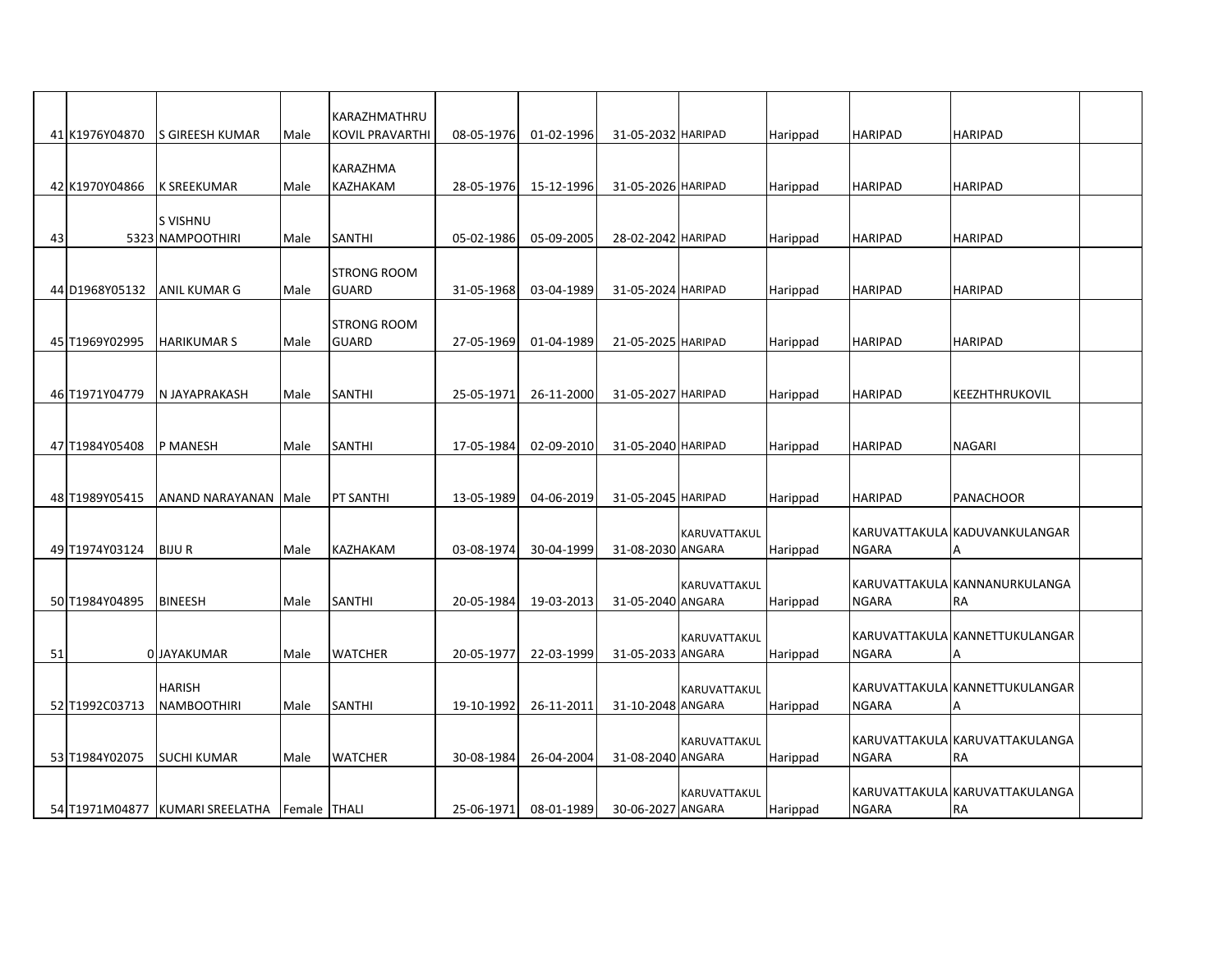|    |                          |                                         |      |                                                |            |            |                   |              |          |                         | KARUVATTAKULA KARUVATTAKULANGA              |  |
|----|--------------------------|-----------------------------------------|------|------------------------------------------------|------------|------------|-------------------|--------------|----------|-------------------------|---------------------------------------------|--|
|    | 55 T1976Y05400           | <b>GOPAKUMAR</b>                        | Male | <b>KAZHAKAM</b>                                | 18-10-1976 | 23-03-1999 | 31-10-2032 ANGARA | KARUVATTAKUL | Harippad | <b>NGARA</b>            | <b>RA</b>                                   |  |
|    |                          |                                         |      |                                                |            |            |                   |              |          |                         | KARUVATTAKULA KARUVATTAKULANGA              |  |
|    | 56 T1971Y04905           | VENUGOPALAN                             | Male | PANCHAVADYAM                                   | 25-08-1971 | 04-04-1992 | 31-08-2027 ANGARA | KARUVATTAKUL | Harippad | NGARA                   | <b>RA</b>                                   |  |
|    |                          |                                         |      |                                                |            |            |                   |              |          |                         |                                             |  |
|    | 57 T1985Y02587           | SREERAJ R                               | Male | NADASWARAM                                     | 25-05-1985 | 27-02-2012 | 31-05-2041 ANGARA | KARUVATTAKUL | Harippad | NGARA                   | KARUVATTAKULA KARUVATTAKULANGA<br><b>RA</b> |  |
|    |                          |                                         |      |                                                |            |            |                   |              |          |                         |                                             |  |
|    | 58 T1984Y08190           | <b>SREEKANTH S</b>                      | Male | <b>SANTHI</b>                                  | 30-08-1986 | 04-09-2010 | 31-08-2042 ANGARA | KARUVATTAKUL | Harippad | <b>NGARA</b>            | KARUVATTAKULA KARUVATTAKULANGA<br><b>RA</b> |  |
|    |                          |                                         |      |                                                |            |            |                   |              |          |                         |                                             |  |
|    | 59 T1967Y04884           | RAVI                                    | Male | <b>THAKIL</b>                                  | 20-05-1967 | 30-07-1988 | 31-05-2023 ANGARA | KARUVATTAKUL | Harippad | NGARA                   | KARUVATTAKULA KARUVATTAKULANGA<br><b>RA</b> |  |
|    |                          |                                         |      |                                                |            |            |                   |              |          |                         |                                             |  |
|    | 60 D1972Y03671           | <b>CJAYASREE</b>                        | Male | <b>FIRST GRADE SUB</b><br><b>GROUP OFFICER</b> | 25-05-1972 | 24-09-2012 | 31-05-2028 ANGARA | KARUVATTAKUL | Harippad | <b>NGARA</b>            | KARUVATTAKULA KARUVATTAKULANGA<br><b>RA</b> |  |
|    |                          |                                         |      |                                                |            |            |                   |              |          |                         |                                             |  |
|    | 61 T1982M01155           | <b>SUNIL KUMAR</b>                      | Male | <b>SANTHI</b>                                  | 11-08-1982 | 19-03-2013 | 31-08-2038 ANGARA | KARUVATTAKUL | Harippad | <b>NGARA</b>            | KARUVATTAKULA KARUVATTAKULANGA<br><b>RA</b> |  |
|    |                          |                                         |      |                                                |            |            |                   |              |          |                         |                                             |  |
|    | 62 T1985C03584           | UNNIKRISHNAN U                          | Male | <b>WATCHER</b>                                 | 19-10-1985 | 08-02-2016 | 31-10-2041 ANGARA | KARUVATTAKUL | Harippad | NGARA                   | KARUVATTAKULA KOCHUKANYATTUKUL<br>ANGARA    |  |
|    |                          |                                         |      |                                                |            |            |                   |              |          |                         |                                             |  |
|    | 63 T1977U04903           | <b>JAYAPRAKASH</b>                      | Male | <b>SANTHI</b>                                  | 01-06-1977 | 06-05-2005 | 30-06-2033 ANGARA | KARUVATTAKUL | Harippad | <b>NGARA</b>            | KARUVATTAKULA KOCHUKANYATTUKUL<br>ANGARA    |  |
|    |                          |                                         |      |                                                |            |            |                   |              |          |                         |                                             |  |
| 64 |                          | O ANIL KUMAR V U                        | Male | <b>SANTHI</b>                                  | 01-06-1966 | 24-07-1991 | 31-05-2022 M      | MANIMANGALA  | Harippad | MANIMANGALA<br>M        | KARIMBALIL KOYIKKAL                         |  |
|    |                          |                                         |      |                                                |            |            |                   |              |          |                         |                                             |  |
|    | 65 T1985M04580           | <b>PRATHEESH B</b>                      | Male | PT SANTHI                                      | 15-03-1985 | 21-05-2018 | 31-03-2041 M      | MANIMANGALA  | Harippad | MANIMANGALA<br>M        | KATTUVALLIL                                 |  |
|    |                          |                                         |      |                                                |            |            |                   |              |          |                         |                                             |  |
|    | 66 T1978F03436           | KRISHNA KUMAR G                         | Male | <b>KAZHAKAM</b>                                | 24-02-1978 | 16-10-2002 | 28-02-2034 M      | MANIMANGALA  | Harippad | <b>MANIMANGALA</b><br>M | KOCHARAYAKULANGA<br><b>RA</b>               |  |
|    |                          |                                         |      |                                                |            |            |                   |              |          |                         |                                             |  |
|    | 67 T1981F04881           | <b>V.SANKARAN</b><br><b>NAMPOOTHIRI</b> | Male | <b>SANTHI</b>                                  | 5.2.1981   | 16.07.2003 | 28.02.2037        |              |          | MANIMANGALA<br>M        | KOCHARAYAKULANGA<br><b>RA</b>               |  |
|    |                          |                                         |      |                                                |            |            |                   |              |          |                         |                                             |  |
|    | 68 T1979A040201 SMITHA C |                                         |      | Female KAZHAKAM                                | 15-04-1979 | 26-08-2015 | 30-04-2035 M      | MANIMANGALA  | Harippad | MANIMANGALA<br>M        | KOTTUKULANGARA                              |  |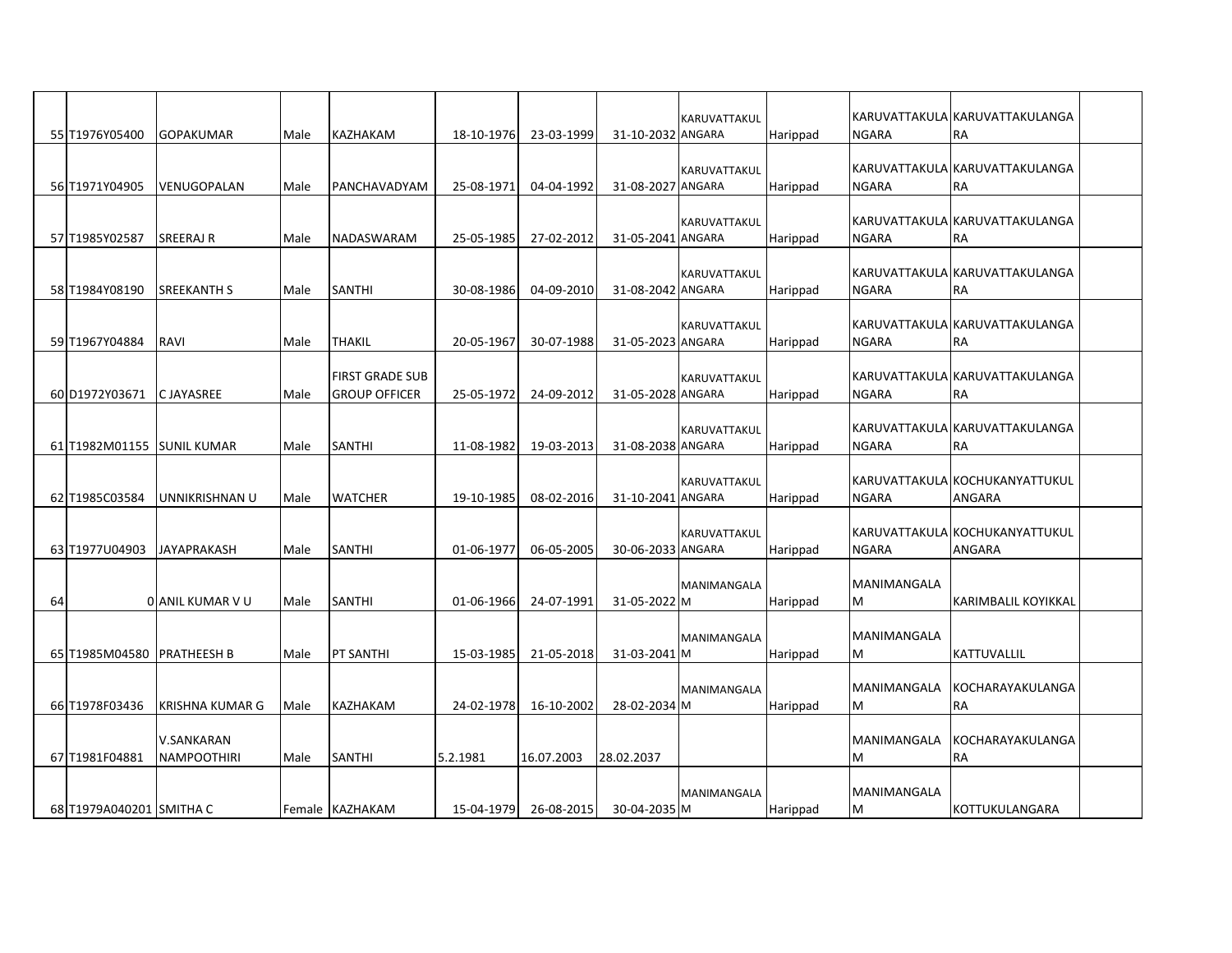|                | <b>SUNIL K</b>               |      | <b>KARAZHMA</b>                    |            |            |                 |                     |                 | MANIMANGALA                 |                    |  |
|----------------|------------------------------|------|------------------------------------|------------|------------|-----------------|---------------------|-----------------|-----------------------------|--------------------|--|
| 69 K1973S05340 | <b>NAMBOOTHIRI</b>           | Male | <b>SANTHI</b>                      | 16-09-1973 | 05-03-2001 | 30-09-2029 M    | MANIMANGALA         | Harippad        | M                           | KOTTUKULANGARA     |  |
|                |                              |      |                                    |            |            |                 |                     |                 |                             |                    |  |
|                | NARAYANAN                    |      |                                    |            |            |                 | MANIMANGALA         |                 | MANIMANGALA                 |                    |  |
| 70 T1967Y05338 | NAMBOOTHIRI D                | Male | <b>SANTHI</b>                      | 08-05-1967 | 18-09-1991 | 31-05-2023 M    |                     | Harippad        | M                           | MANIMANGALAM       |  |
|                |                              |      |                                    |            |            |                 |                     |                 |                             |                    |  |
| 71 T1971Y03681 | <b>D DURGA DAS</b>           | Male | <b>SANTHI</b>                      | 01-06-1966 | 24-07-1991 | 31-05-2022 M    | MANIMANGALA         | Harippad        | MANIMANGALA<br>M            | MULLAVAKULAGARA    |  |
|                |                              |      |                                    |            |            |                 |                     |                 |                             |                    |  |
|                |                              |      | <b>KARAZHMA PT</b>                 |            |            |                 | MANIMANGALA         |                 | MANIMANGALA                 |                    |  |
| 72 K1970A05344 | P[RAVEEN KUMAR S             | Male | <b>SANTHI</b>                      | 02-04-1970 | 01-04-1989 | 30-04-2026 M    |                     | Harippad        | M                           | <b>NAMBOOTIL</b>   |  |
|                |                              |      |                                    |            |            |                 |                     |                 |                             |                    |  |
| 73 K1969Y05342 | SARASWATHY AMMA<br>R         |      | <b>KARAZHMA</b><br>Female KAZHAKAM | 27-05-1969 | 16-06-2015 | 31-05-2025 M    | <b>MANIMANGALA</b>  | Harippad        | <b>MANIMANGALA</b><br>M     | <b>NEENDOOR</b>    |  |
|                |                              |      |                                    |            |            |                 |                     |                 |                             |                    |  |
|                |                              |      |                                    |            |            |                 | MANIMANGALA         |                 | MANIMANGALA                 |                    |  |
| 74 T1979C05341 | <b>SANTHOSH KUMAR S Male</b> |      | <b>SANTHI</b>                      | 10-10-1979 | 21-11-2011 | 31-10-2035 M    |                     | Harippad        | M                           | <b>NENDOOR</b>     |  |
|                |                              |      |                                    |            |            |                 |                     |                 |                             |                    |  |
| 75 T1984M04205 | <b>PRADEEP KUMAR P</b>       | Male | <b>SANTHI</b>                      | 16-03-1984 | 15-05-2012 | 31-03-2040 M    | MANIMANGALA         | Harippad        | <b>MANIMANGALA</b><br>M     | PULLAMBADA         |  |
|                |                              |      |                                    |            |            |                 |                     |                 |                             |                    |  |
|                |                              |      | <b>KARAZHMA FT</b>                 |            |            |                 | MANIMANGALA         |                 | MANIMANGALA                 |                    |  |
| 76 K1974Y05343 | K N MANOJ                    | Male | <b>SANTHI</b>                      | 28-05-1967 | 17-03-2004 | 31-05-2023 M    |                     | Harippad        | M                           | VAZHUTHANAM        |  |
|                |                              |      | <b>KARAZHMA</b>                    |            |            |                 |                     |                 | MANIMANGALA                 |                    |  |
| 77 K1967Y05345 | NARAYANAN NAIR               | Male | <b>KAZHAKOM</b>                    | 28-05-1967 | 17-03-2004 | 31-05-2023 M    | MANIMANGALA         | Harippad        | M                           | <b>VAZHUTHANAM</b> |  |
|                |                              |      |                                    |            |            |                 |                     |                 |                             |                    |  |
|                | S NARAYANAN                  |      |                                    |            |            |                 | NANGIARKULAN        |                 | NANGIARKULAN                |                    |  |
| 78 T1967Y04894 | <b>NAMBOOTHIRI</b>           | Male | <b>SANTHI</b>                      | 25-05-1967 | 17-10-1993 | 31-05-2023 GARA |                     | Harippad        | <b>GARA</b>                 | <b>KANJOOR</b>     |  |
|                |                              |      |                                    |            |            |                 |                     |                 |                             |                    |  |
| 79 T1969Y04862 | <b>MAHADEVAN</b>             | Male | NADASWARAM                         | 10-05-1965 | 15-05-1989 | 31-05-2021 GARA | NANGIARKULAN        | Harippad        | NANGIARKULAN<br><b>GARA</b> | <b>KANJOOR</b>     |  |
|                |                              |      |                                    |            |            |                 |                     |                 |                             |                    |  |
|                |                              |      |                                    |            |            |                 | NANGIARKULAN        |                 | <b>NANGIARKULAN</b>         |                    |  |
| 80 T1974A04878 | T RAJESH KUMAR               | Male | THAKIL.                            | 07-04-1974 | 21-07-1995 | 30-04-2030 GARA |                     | Harippad        | <b>GARA</b>                 | <b>KANJOOR</b>     |  |
|                |                              |      |                                    |            |            |                 |                     |                 |                             |                    |  |
| 81 T1978Y03085 | <b>GIREESH KUMAR</b>         | Male | <b>WATCHER</b>                     | 20-05-1978 | 09-02-2016 | 31-05-2034 GARA | NANGIARKULAN        | Harippad        | NANGIARKULAN<br><b>GARA</b> | <b>KANJOOR</b>     |  |
|                |                              |      |                                    |            |            |                 |                     |                 |                             |                    |  |
|                |                              |      |                                    |            |            |                 | <b>NANGIARKULAN</b> |                 | NANGIARKULAN                |                    |  |
| 82 T1980Y01395 | <b>AGHESH KUMAR</b>          | Male | <b>WATCHER</b>                     | 26-05-1980 | 24-08-2015 | 31-05-2036 GARA |                     | <b>Harippad</b> | <b>GARA</b>                 | <b>KANJOOR</b>     |  |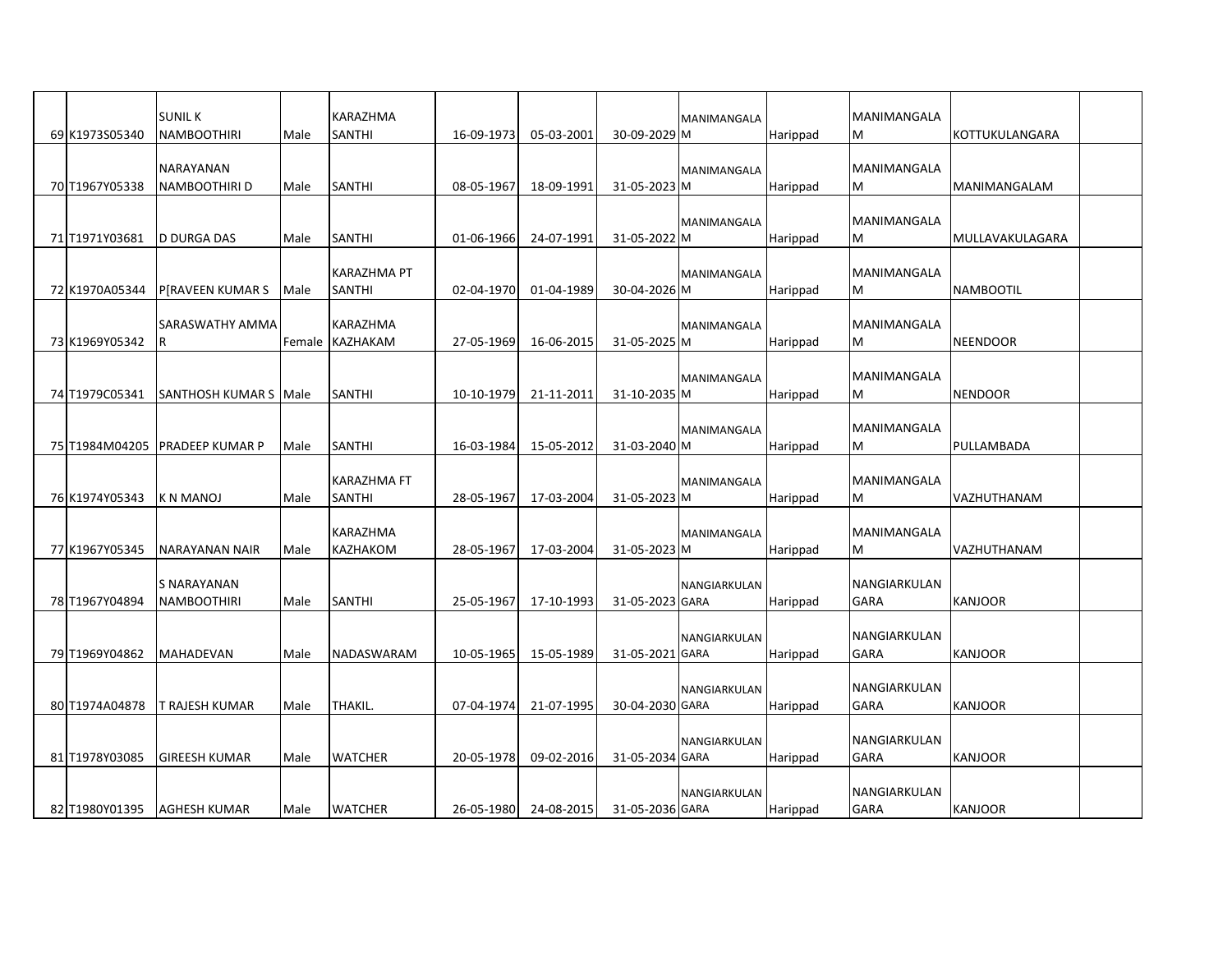|                |                                       |              | KARAZHMA                                            |            |            |                 | NANGIARKULAN                                   |          | NANGIARKULAN                       |                  |  |
|----------------|---------------------------------------|--------------|-----------------------------------------------------|------------|------------|-----------------|------------------------------------------------|----------|------------------------------------|------------------|--|
| 83 K1978Y04879 | <b>P MAHESH</b>                       | Male         | KAZHAKAM                                            | 29-05-1978 | 01-08-2009 | 31-05-2034 GARA |                                                | Harippad | <b>GARA</b>                        | <b>KANJOOR</b>   |  |
| 84 T1966Y05321 | <b>B AMBIKA</b>                       | Female THALI |                                                     | 25-05-1966 | 02-08-2002 | 31-05-2022 GARA | NANGIARKULAN                                   | Harippad | NANGIARKULAN<br><b>GARA</b>        | <b>KANJOOR</b>   |  |
| 85 T1965S04872 | N RAJA RAJA VARMA                     | Male         | <b>SANTHI</b>                                       | 24-09-1966 | 01-09-1986 | 30-09-2021 GARA | NANGIARKULAN                                   | Harippad | <b>NANGIARKULAN</b><br><b>GARA</b> | <b>KANJOOR</b>   |  |
| 86 K1986S04537 | <b>G VISHNU</b><br><b>NAMBOOTHIRI</b> | Male         | KARAZHMA<br><b>SANTHI</b>                           | 01-09-1986 | 01-05-2013 | 31-08-2042 GARA | NANGIARKULAN                                   | Harippad | NANGIARKULAN<br><b>GARA</b>        | NANGIARKULANGARA |  |
| 87 K1973Y05320 | N GOPAKUMAR                           | Male         | <b>KARAZHMA</b><br><b>SANTHI</b>                    | 30-05-1973 | 01-09-2001 | 31-05-2029 GARA | NANGIARKULAN                                   | Harippad | NANGIARKULAN<br><b>GARA</b>        | NANGIARKULANGARA |  |
| 88 T1969D02996 | <b>B RAVEENDRAN</b>                   | Male         | <b>WATCHER</b>                                      | 21-02-1969 | 30-10-1991 | 31-12-2025 GARA | NANGIARKULAN                                   | Harippad | NANGIARKULAN<br><b>GARA</b>        | NANGIARKULANGARA |  |
| 89 T1968Y01332 | P KRISHNAKUMAR                        | Male         | <b>PANCHAVADYAM</b>                                 | 30-05-1968 | 20-06-1991 | 31-05-2024 GARA | NANGIARKULAN                                   | Harippad | NANGIARKULAN<br><b>GARA</b>        | NANGIARKULANGARA |  |
| 90 T1970Y04666 | <b>G VISWANATHAN</b><br><b>NAIR</b>   | Male         | <b>NADASWARAM</b>                                   | 05-05-1970 | 08-08-1989 | 31-05-2026 GARA | NANGIARKULAN                                   | Harippad | NANGIARKULAN<br><b>GARA</b>        | NANGIARKULANGARA |  |
| 91 T1974Y01809 | V SREENU ACHARI                       | Male         | THAKIL                                              | 07-05-1974 | 21-09-1994 | 31-05-2030 GARA | NANGIARKULAN                                   | Harippad | NANGIARKULAN<br><b>GARA</b>        | NANGIARKULANGARA |  |
| 92 T1970Y05319 | <b>G RADHAMANI</b>                    | Female THALI |                                                     | 25-05-1970 | 01-08-1990 | 30-05-2026 GARA | NANGIARKULAN                                   | Harippad | NANGIARKULAN<br><b>GARA</b>        | NANGIARKULANGARA |  |
| 93 D1971A01797 | AJITH KUMAR N                         | Male         | SPECIAL GRADE<br><b>SUB GROUP</b><br><b>OFFICER</b> | 20-04-1971 | 09-04-2012 | 30-04-2027 GARA | NANGIARKULAN                                   | Harippad | NANGIARKULAN<br><b>GARA</b>        |                  |  |
| 94 T1987A05326 | P RAMESH KUMAR                        | Male         | <b>KARAZHMA</b><br>KAZHAKOM                         | 24-04-1987 | 01-05-2015 |                 | PANDAVARAKA<br>30-04-2043 VU DEVASWOM Harippad |          | <b>PANDAVARAKAV</b><br>ΙU          | ELANGAM          |  |
| 95 T1969Y04883 | N VISHNU<br><b>NAMBOOTHIRI</b>        | Male         | <b>SANTHI</b>                                       | 29-05-1969 | 01-12-1992 |                 | PANDAVARAKA<br>31-05-2025 VU DEVASWOM Harippad |          | PANDAVARAKAV<br>ΙU                 | KARUNAMUTTAM     |  |
| 96 T1979A04681 | <b>SREERAJ V K</b>                    | Male         | <b>WATCHER</b>                                      | 20-04-1976 | 06-02-2016 |                 | PANDAVARAKA<br>30-04-2035 VU DEVASWOM Harippad |          | PANDAVARAKAV<br>IU.                | KARUNAMUTTAM     |  |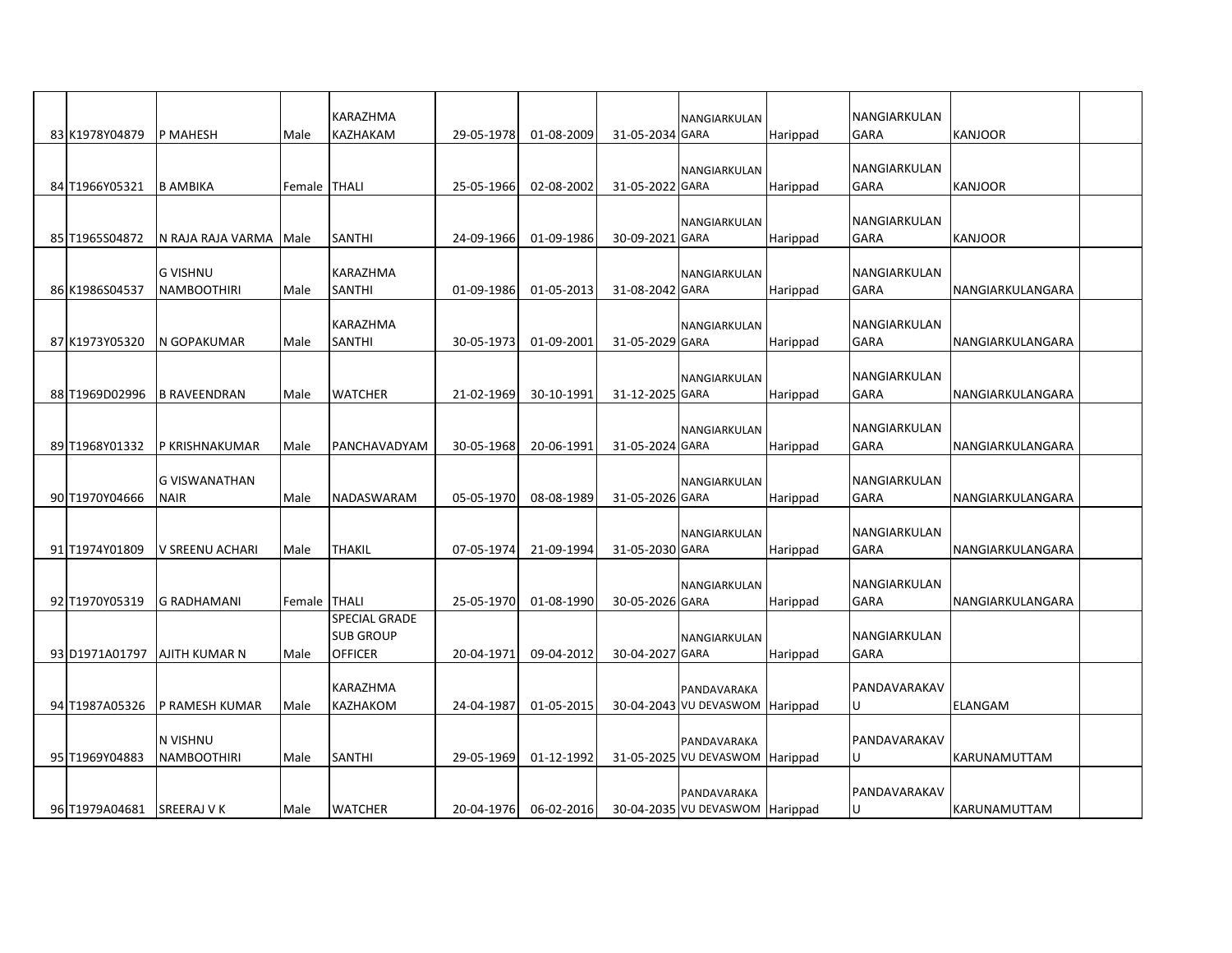|                              |                                       |              |                     |            |            |                  | PANDAVARAKA                                    |          | PANDAVARAKAV | KOLLAKA POROOR   |  |
|------------------------------|---------------------------------------|--------------|---------------------|------------|------------|------------------|------------------------------------------------|----------|--------------|------------------|--|
| 97 T1981M02511   H SIVAKUMAR |                                       | Male         | <b>SANTHI</b>       | 15-03-1981 | 09-11-2005 |                  | 31-03-2037 VU DEVASWOM Harippad                |          | U            | <b>MADOM</b>     |  |
|                              |                                       |              | <b>HIGHER GRADE</b> |            |            |                  |                                                |          |              |                  |  |
|                              |                                       |              | <b>SUB GROUP</b>    |            |            |                  | PANDAVARAKA                                    |          | PANDAVARAKAV |                  |  |
| 98 D1986A03075               | <b>M D SREEKUMAR</b>                  | Male         | <b>OFFICER</b>      | 30-04-1968 | 19-05-2008 |                  | 30-04-2024 VU DEVASWOM Harippad                |          |              | PANDAVARAKAVU    |  |
|                              |                                       |              |                     |            |            |                  |                                                |          |              |                  |  |
|                              | S KRISHNAN                            |              |                     |            |            |                  | PANDAVARAKA                                    |          | PANDAVARAKAV |                  |  |
| 99 T1973Y04679               | <b>NAMBOOTHIRI</b>                    | Male         | <b>SANTHI</b>       | 31-05-1973 | 04-06-1992 |                  | 31-05-2029 VU DEVASWOM Harippad                |          | U            | PANDAVARAKAVU    |  |
|                              |                                       |              |                     |            |            |                  |                                                |          |              |                  |  |
|                              |                                       |              |                     |            |            |                  | PANDAVARAKA                                    |          | PANDAVARAKAV |                  |  |
| 100 T1977Y04542              | S MANOJ                               | Male         | <b>WATCHER</b>      | 25-05-1977 | 04-03-2004 |                  | 31-05-2033 VU DEVASWOM Harippad                |          | U            | PANDAVARAKAVU    |  |
|                              |                                       |              |                     |            |            |                  |                                                |          |              |                  |  |
|                              |                                       |              |                     |            |            |                  |                                                |          | PANDAVARAKAV |                  |  |
| 101 T1975Y04784              | V VINOD                               | Male         | NADASWARAM          | 25-05-1975 | 12-03-2004 |                  | PANDAVARAKA<br>31-05-2031 VU DEVASWOM Harippad |          |              | PANDAVARAKAVU    |  |
|                              |                                       |              |                     |            |            |                  |                                                |          |              |                  |  |
|                              |                                       |              | KARAZHMA            |            |            |                  |                                                |          |              |                  |  |
|                              |                                       |              |                     |            |            |                  | PANDAVARAKA                                    |          | PANDAVARAKAV |                  |  |
| 102 K1971Y05327              | S SREEKUMAR                           | Male         | SAMBANDDHI          | 21-05-1971 | 01-10-1998 |                  | 31-05-2027 VU DEVASWOM Harippad                |          | U            | PANDAVARAKAVU    |  |
|                              |                                       |              |                     |            |            |                  |                                                |          |              |                  |  |
|                              |                                       |              |                     |            |            |                  | PANDAVARAKA                                    |          | PANDAVARAKAV |                  |  |
| 103 T1981G04805              | PRAMOD C                              | Male         | <b>THAKIL</b>       | 25-04-1983 | 28-04-2014 |                  | 30-04-2039 VU DEVASWOM Harippad                |          | U            | PANDAVARAKAVU    |  |
|                              |                                       |              |                     |            |            |                  |                                                |          |              |                  |  |
|                              |                                       |              | KARAZHMA            |            |            |                  | PANDAVARAKA                                    |          | PANDAVARAKAV |                  |  |
| 104 K1977Y05329              | K JAYAKRISHNAN                        | Male         | SAMBANDHI           | 30-05-1977 | 01-04-1997 |                  | 31-05-2033 VU DEVASWOM Harippad                |          | U            | PANDAVARAKAVU    |  |
|                              |                                       |              |                     |            |            |                  |                                                |          |              |                  |  |
|                              |                                       |              | <b>KARAZHMA</b>     |            |            |                  | PANDAVARAKA                                    |          | PANDAVARAKAV |                  |  |
| 105 T1978Y05328              | <b>VIVEK R VARRIER</b>                | Male         | <b>KAZHAKOM</b>     | 07-05-1978 | 28-06-2016 |                  | 31-05-2034 VU DEVASWOM Harippad                |          | U            | PANDAVARAKAVU    |  |
|                              |                                       |              |                     |            |            |                  |                                                |          |              |                  |  |
|                              |                                       |              |                     |            |            |                  | PANDAVARAKA                                    |          | PANDAVARAKAV |                  |  |
| 106 T1980Y03611              | <b>G RAJITHA</b>                      |              | Female FT THALI     | 20-05-1980 | 08-02-2016 |                  | 31-05-2036 VU DEVASWOM Harippad                |          | U            | PANDAVARAKAVU    |  |
|                              |                                       |              |                     |            |            |                  |                                                |          |              |                  |  |
|                              |                                       |              |                     |            |            |                  | PANDAVARAKA                                    |          | PANDAVARAKAV |                  |  |
| 107 T1983A01582              | <b>RAMJITH B</b>                      | Male         | <b>SANTHI</b>       | 25-04-1983 | 28-04-2014 |                  | 30-04-2039 VU DEVASWOM Harippad                |          | U            | PANDAVARAKAVU    |  |
|                              |                                       |              |                     |            |            |                  |                                                |          |              |                  |  |
|                              |                                       |              |                     |            |            |                  | PATHIRAMKULA                                   |          | PATHIRAMKULA |                  |  |
|                              | 108 T1969M05131 REGHUNATHAN NAIR Male |              | <b>KAZHAKAM</b>     | 28-07-1969 | 05-05-1999 | 31-07-2025 NGARA |                                                | Harippad | <b>NGARA</b> | EDAKANAMBALLIL   |  |
|                              |                                       |              |                     |            |            |                  |                                                |          |              |                  |  |
|                              |                                       |              |                     |            |            |                  | PATHIRAMKULA                                   |          | PATHIRAMKULA |                  |  |
| 109 T1969Y04787              | S GEETHAKUMARI                        | Female THALI |                     | 20-09-1967 | 19-03-1999 | 31-05-2023 NGARA |                                                | Harippad | <b>NGARA</b> | EDAKANAMBALLIL   |  |
|                              |                                       |              |                     |            |            |                  |                                                |          |              |                  |  |
|                              |                                       |              |                     |            |            |                  | PATHIRAMKULA                                   |          | PATHIRAMKULA |                  |  |
| 110 T1983Y04889              | <b>S VINEESH</b>                      | Male         | <b>PT SANTHI</b>    | 16-08-1983 | 16-11-2019 | 31-08-2039 NGARA |                                                | Harippad | <b>NGARA</b> | <b>KARANATTU</b> |  |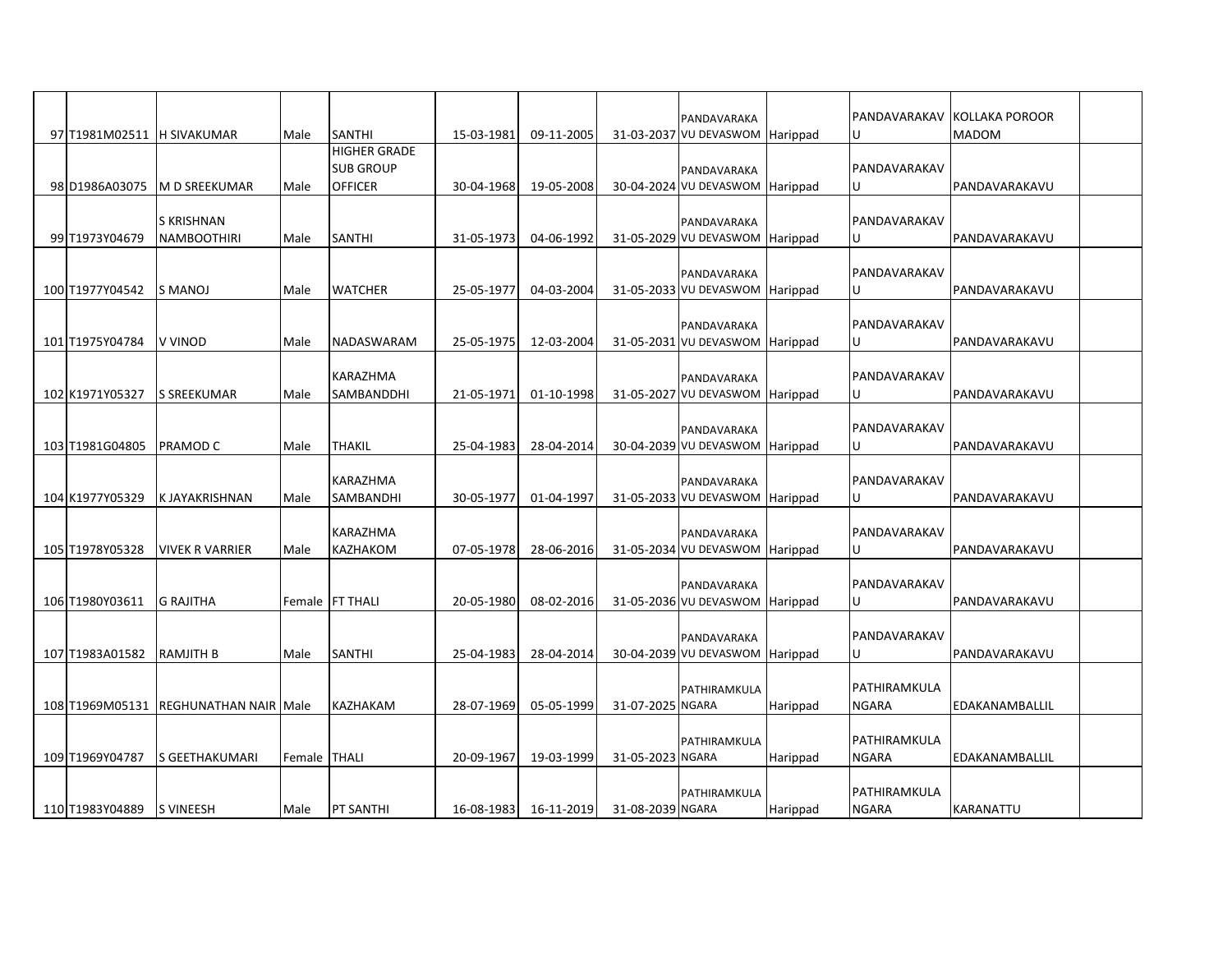| 111 |                 | O VISHNU BHATTATHIRI Male              |      | <b>SANTHI</b>            | 30-08-1968 | 17-11-1988 | 31-08-2024 NGARA | PATHIRAMKULA | Harippad | PATHIRAMKULA<br><b>NGARA</b>        | <b>MUNDOLI</b>        |  |
|-----|-----------------|----------------------------------------|------|--------------------------|------------|------------|------------------|--------------|----------|-------------------------------------|-----------------------|--|
|     |                 |                                        |      |                          |            |            |                  |              |          |                                     |                       |  |
|     | 112 T1970Y01957 | <b>GOPAKUMAR R</b>                     | Male | <b>KAZHAKAM</b>          | 27-09-1970 | 23-03-1999 | 30-09-2026 NGARA | PATHIRAMKULA | Harippad | PATHIRAMKULA<br><b>NGARA</b>        | <b>MUNDOLI</b>        |  |
|     |                 |                                        |      |                          |            |            |                  |              |          |                                     |                       |  |
|     | 113 T1973A02183 | SREEKUMAR                              | Male | <b>KAZHAKAM</b>          | 28-06-1973 | 20-07-2002 | 30-06-2029 NGARA | PATHIRAMKULA | Harippad | <b>PATHIRAMKULA</b><br><b>NGARA</b> | PATHIRAMKULANGAR<br>Α |  |
|     |                 |                                        |      |                          |            |            |                  |              |          |                                     |                       |  |
|     | 114 T1981N04876 | JAYAKRISHNAN V                         | Male | <b>WATCHER</b>           | 07-09-1981 | 04-11-2004 | 30-09-2037 NGARA | PATHIRAMKULA | Harippad | PATHIRAMKULA<br><b>NGARA</b>        | PATHIRAMKULANGAR<br>A |  |
|     |                 |                                        |      |                          |            |            |                  |              |          |                                     |                       |  |
|     | 115 T1969Y05325 |                                        | Male | KARAZHMA<br>PANCHAVADYAM | 20-08-1969 | 20-03-2010 | 31-08-2025 NGARA | PATHIRAMKULA |          | PATHIRAMKULA<br><b>NGARA</b>        | PATHIRAMKULANGAR<br>А |  |
|     |                 | C VENUGOPAL                            |      |                          |            |            |                  |              | Harippad |                                     |                       |  |
|     |                 |                                        |      |                          |            |            |                  | PATHIRAMKULA |          | PATHIRAMKULA                        | THEKKUMKAVUKULAN      |  |
| 116 |                 | 0 O G DEVADAS                          | Male | <b>SANTHI</b>            | 31-05-1978 | 06-07-2000 | 31-05-2034 NGARA |              | Harippad | <b>NGARA</b>                        | <b>GARA</b>           |  |
|     |                 |                                        |      |                          |            |            |                  | PATHIRAMKULA |          | PATHIRAMKULA                        | THEKKUMKAVUKULAN      |  |
|     | 117 T1979J01959 | <b>RAJEEV</b>                          | Male | <b>WATCHER</b>           | 01-01-1979 | 18-03-2002 | 31-05-2035 NGARA |              | Harippad | <b>NGARA</b>                        | <b>GARA</b>           |  |
|     |                 |                                        |      |                          |            |            |                  | PATHIRAMKULA |          | PATHIRAMKULA                        |                       |  |
|     | 118 T1968A04904 | <b>ANIL KUMAR</b>                      | Male | <b>WATCHER</b>           | 25-07-1968 | 19-07-1999 | 31-07-2024 NGARA |              | Harippad | <b>NGARA</b>                        | THIRUVILANJAL         |  |
|     |                 |                                        |      |                          |            |            |                  | PATHIRAMKULA |          | PATHIRAMKULA                        |                       |  |
|     | 119 T1977Y04902 | K HARIKUMAR                            | Male | <b>NADASWARAM</b>        | 08-08-1977 | 21-12-2010 | 31-08-2033 NGARA |              | Harippad | <b>NGARA</b>                        | THIRUVILANJAL         |  |
|     |                 |                                        |      |                          |            |            |                  | PATHIRAMKULA |          | PATHIRAMKULA                        |                       |  |
|     | 120 T1985A01329 | ANISH CHANDRAN                         | Male | <b>THAKIL</b>            | 03-07-1985 | 08-12-2010 | 31-07-2041 NGARA |              | Harippad | <b>NGARA</b>                        | THIRUVILANJAL         |  |
|     |                 |                                        |      |                          |            |            |                  | PATHIRAMKULA |          | PATHIRAMKULA                        |                       |  |
|     | 121 T1986Y03342 | <b>SANDEEP</b>                         | Male | <b>SANTHI</b>            | 10-01-1986 | 03-09-2010 | 31-01-2042 NGARA |              | Harippad | <b>NGARA</b>                        | THIRUVILANJAL         |  |
|     |                 |                                        |      |                          |            |            |                  |              |          |                                     |                       |  |
|     | 122 T1991Y03680 | <b>NARAYANAN</b><br><b>NAMBOOTHIRI</b> | Male | <b>SANTHI</b>            | 20-08-1991 | 04-10-2017 | 31-08-2047 NGARA | PATHIRAMKULA | Harippad | PATHIRAMKULA<br><b>NGARA</b>        | THIRUVILANJAL         |  |
|     |                 |                                        |      |                          |            |            |                  |              |          |                                     |                       |  |
|     | 123 T1970Y01958 | <b>HARIHARA KUMAR</b>                  | Male | PANCHAVADYAM             | 30-08-1970 | 05-04-1989 | 31-08-2026 NGARA | PATHIRAMKULA | Harippad | PATHIRAMKULA<br><b>NGARA</b>        | THIRUVILANJAL         |  |
|     |                 |                                        |      |                          |            |            |                  |              |          |                                     |                       |  |
|     |                 |                                        |      |                          |            |            |                  | PATHIRAMKULA |          | PATHIRAMKULA                        |                       |  |
|     | 124 T1975Y01903 | IK N BIJUMON                           | Male | KAZHAKAM                 | 14-08-1975 | 25-07-2012 | 31-08-2031 NGARA |              | Harippad | <b>NGARA</b>                        | THIRUVILANJAL         |  |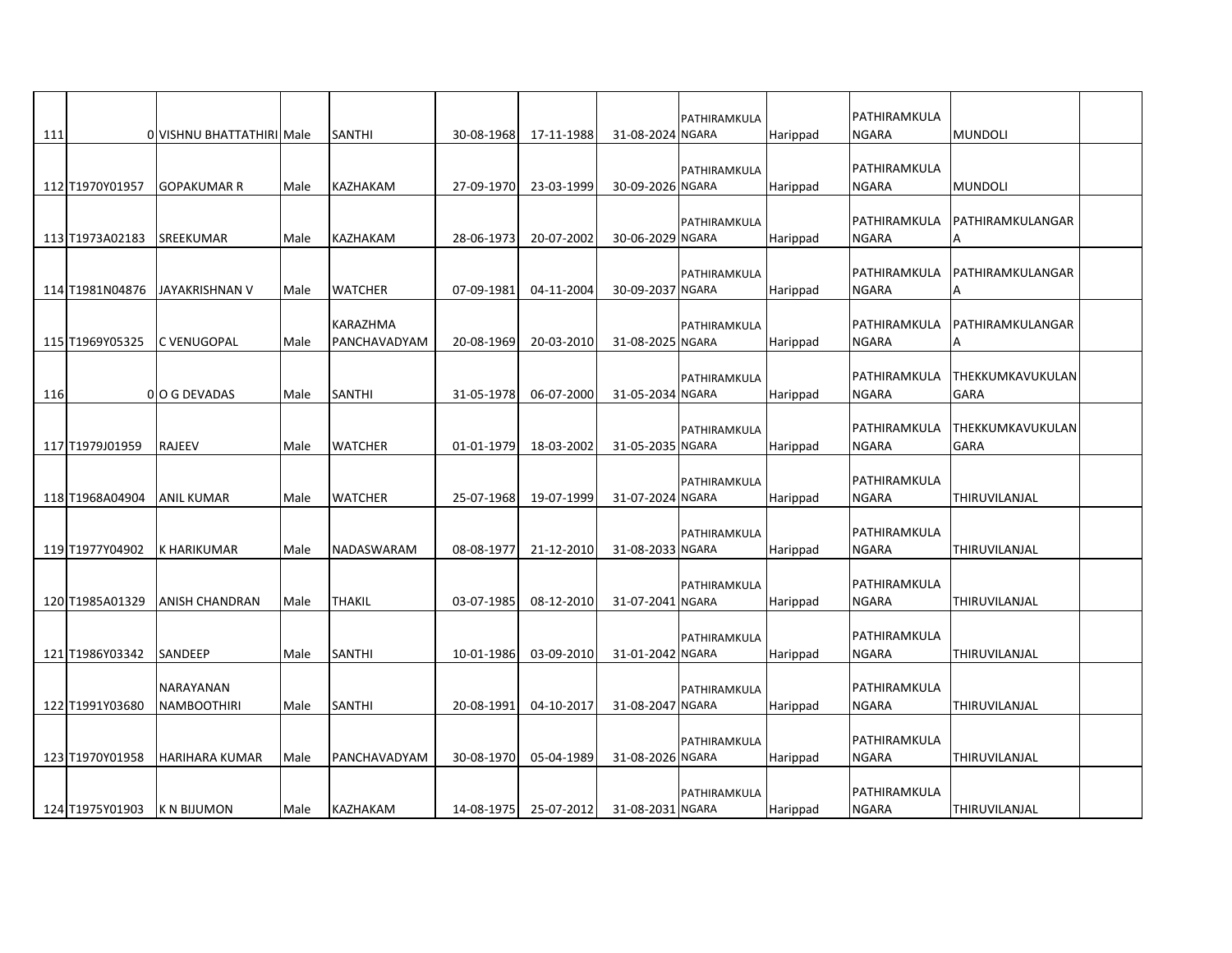|     |                          |                                       |                |                                                |            |            |                  | PATHIRAMKULA         |          | PATHIRAMKULA     |                  |  |
|-----|--------------------------|---------------------------------------|----------------|------------------------------------------------|------------|------------|------------------|----------------------|----------|------------------|------------------|--|
|     | 125 T1971Y01904          | <b>SUNIL KUMAR</b>                    | Male           | <b>SANTHI</b>                                  | 15-06-1971 | 18-09-2006 | 30-06-2027 NGARA |                      | Harippad | <b>NGARA</b>     | THIRUVILANJAL    |  |
|     | 126 D1968Y04625          | <b>HARI R</b>                         | Male           | <b>FIRST GRADE SUB</b><br><b>GROUP OFFICER</b> | 24-05-1968 | 24-07-1991 |                  | 31-05-2024 RAMAPURAM | Harippad | RAMAPURAM        | <b>RAMAPURAM</b> |  |
| 127 |                          | <b>M SANKARAN</b><br>0 NAMBOOTHIRI    | Male           | <b>SANTHI</b>                                  | 25-05-1967 | 01-07-1985 |                  | 31-05-2023 RAMAPURAM | Harippad | RAMAPURAM        | RAMAPURAM        |  |
|     | 128 T1991A05339          | <b>KRARUN</b>                         | Male           | <b>SANTHI</b>                                  | 04-04-1991 | 22-11-2011 |                  | 30-04-2047 RAMAPURAM | Harippad | RAMAPURAM        | RAMAPURAM        |  |
|     |                          |                                       |                |                                                |            |            |                  |                      |          |                  |                  |  |
| 129 |                          | <b>0 S ANIL KUMAR</b>                 | Male           | NADASWARAM                                     | 20-02-1969 | 21-11-1985 |                  | 28-02-2025 RAMAPURAM | Harippad | <b>RAMAPURAM</b> | <b>RAMAPURAM</b> |  |
|     | 130 T1970Y02099          | K REGHUNATHAN<br><b>NAIR</b>          | Male           | <b>THAKIL</b>                                  | 15-05-1970 | 24-03-1990 |                  | 31-05-2026 RAMAPURAM | Harippad | RAMAPURAM        | RAMAPURAM        |  |
|     | 131 T1973F01804          | G<br>MADHUSOODANAN<br><b>NAIR</b>     | Male           | <b>SAMBANDHI</b>                               | 20-02-1973 | 29-06-1993 |                  | 28-02-2029 RAMAPURAM | Harippad | RAMAPURAM        | <b>RAMAPURAM</b> |  |
|     | 132 T1967L05335          | K SIVADASA VARRIER Male               |                | SAMBANDHI                                      | 04-07-1967 | 21-12-1988 |                  | 31-07-2023 RAMAPURAM | Harippad | RAMAPURAM        | RAMAPURAM        |  |
|     |                          |                                       |                |                                                |            |            |                  |                      |          |                  |                  |  |
|     | 133 T1973F05336          | lM SATHIYAMMA                         | Female   THALI |                                                | 10-02-1973 | 23-03-1999 |                  | 28-02-2029 RAMAPURAM | Harippad | RAMAPURAM        | RAMAPURAM        |  |
|     | 134 T1998J04665          | <b>SREEJITH</b><br><b>NAMBOOTHIRI</b> | Male           | <b>SANTHI</b>                                  | 24-01-1988 | 05-09-2010 |                  | 31-01-2044 RAMAPURAM | Harippad | RAMAPURAM        | VETTIKULANGARA   |  |
|     |                          |                                       |                |                                                |            |            |                  |                      |          |                  |                  |  |
|     | 135 T1985U04668          | <b>BIJUT</b>                          | Male           | <b>SANTHI</b>                                  | 21-06-1985 | 30-08-2010 |                  | 30-06-2041 RAMAPURAM | Harippad | RAMAPURAM        | VETTIKULANGARA   |  |
|     | 136 T1976A03674          | <b>DINESH V</b>                       | Male           | <b>THAKIL</b>                                  | 20-04-1976 | 14-07-2003 |                  | 30-04-2032 RAMAPURAM | Harippad | <b>RAMAPURAM</b> | VETTIKULANGARA   |  |
|     |                          |                                       |                |                                                |            |            |                  |                      |          |                  |                  |  |
|     | 137 T1976Y04788          | MANOJ KUMAR P                         | Male           | NADASWARAM                                     | 13-05-1976 | 08-12-2010 |                  | 31-05-2032 RAMAPURAM | Harippad | RAMAPURAM        | VETTIKULANGARA   |  |
|     | 138 T1978D02060 RAJEEV R |                                       | Male           | <b>THALI</b>                                   | 03-02-1978 | 27-08-2015 |                  | 31-12-2034 RAMAPURAM | Harippad | RAMAPURAM        | VETTIKULANGARA   |  |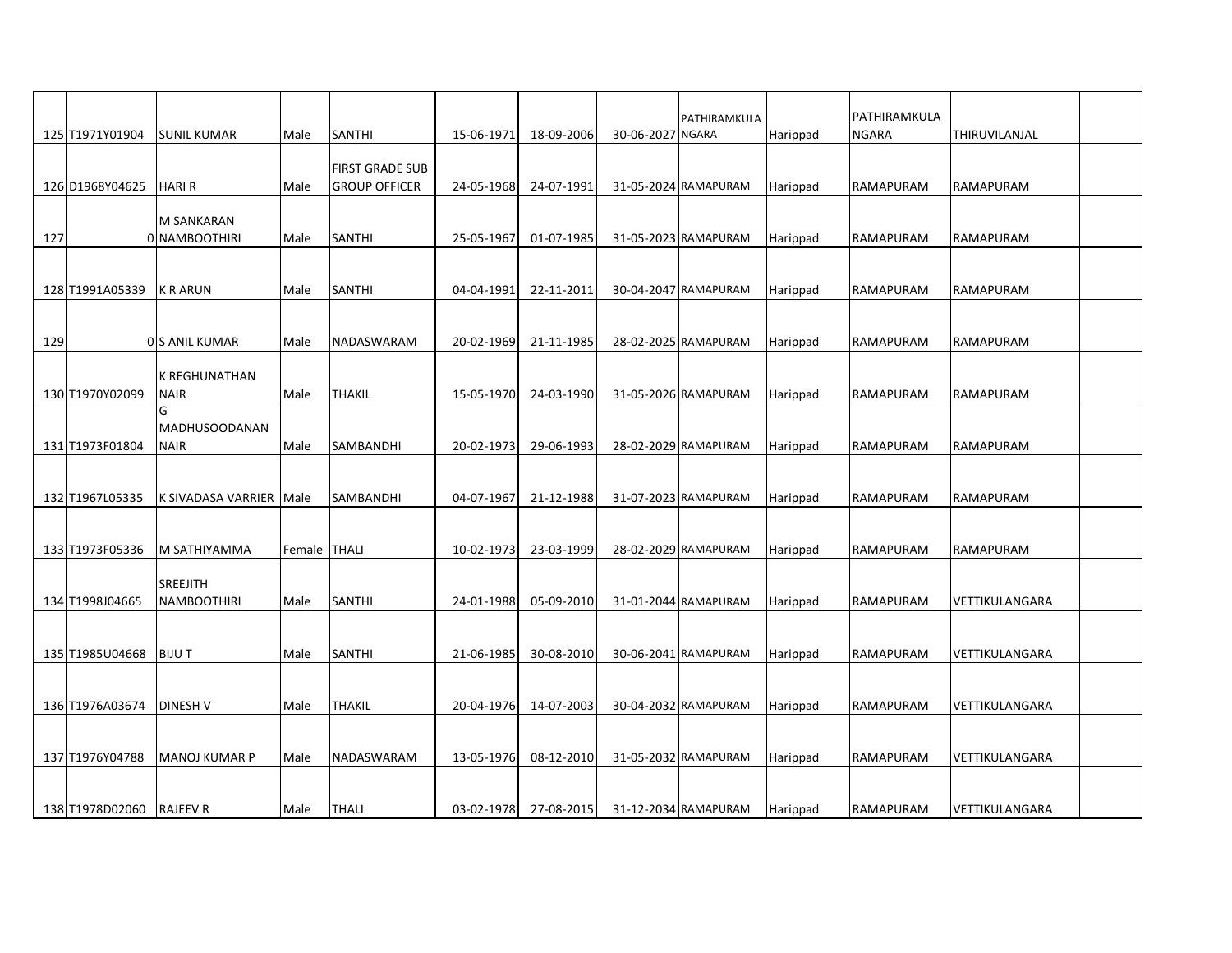|     |                            | JAYAKRISHNAN NAIR              |      |                  |            |            |                                  |          |                          |                                |  |
|-----|----------------------------|--------------------------------|------|------------------|------------|------------|----------------------------------|----------|--------------------------|--------------------------------|--|
|     | 139 T1975A05385            | ١s                             | Male | <b>PT THALI</b>  | 25-04-1975 | 02-11-2020 | 30-04-2031 RAMAPURAM             | Harippad | <b>RAMAPURAM</b>         | VETTIKULANGARA                 |  |
|     |                            |                                |      |                  |            |            |                                  |          |                          |                                |  |
| 140 |                            | 0 N SANTHAKUMAR                | Male | <b>SANTHI</b>    | 24-12-1977 | 03-02-2006 | 31-12-2032 THRIPAKKUDAM Harippad |          |                          | THRIPAKKUDAM VATHUKULANGARA    |  |
|     |                            |                                |      |                  |            |            |                                  |          |                          |                                |  |
|     |                            |                                |      |                  |            |            |                                  |          |                          |                                |  |
|     | 141 T1986D05332            | <b>VIMAL PR</b>                | Male | <b>PT SANTHI</b> | 23-12-1986 | 27-05-2020 | 31-12-2042 THRIPPAKUDAM Harippad |          | THRIPPAKUDAM  ALUMOODU   |                                |  |
|     |                            |                                |      |                  |            |            |                                  |          |                          |                                |  |
|     | 142 T1989Y04632            | <b>RAHULPR</b>                 | Male | <b>PT SANTHI</b> | 31-05-1989 | 16-11-2019 | 31-05-2045 THRIPPAKUDAM Harippad |          | THRIPPAKUDAM ALUMOODU    |                                |  |
|     |                            |                                |      |                  |            |            |                                  |          |                          |                                |  |
|     |                            |                                |      |                  |            |            |                                  |          |                          |                                |  |
| 143 |                            | 0K MURALI                      | Male | <b>KAZHAKAM</b>  | 24-05-1966 | 27-10-2002 | 31-05-2022 THRIPPAKUDAM Harippad |          | THRIPPAKUDAM ALUMOODU    |                                |  |
|     |                            |                                |      |                  |            |            |                                  |          |                          |                                |  |
|     | 144 T1970M05331   HARI K K |                                | Male | <b>SANTHI</b>    | 30-03-1970 | 06-01-2000 | 31-03-2006 THRIPPAKUDAM Harippad |          | <b>ITHRIPPAKUDAM</b>     | <b>ANARI</b>                   |  |
|     |                            |                                |      |                  |            |            |                                  |          |                          |                                |  |
|     |                            |                                |      |                  |            |            |                                  |          |                          |                                |  |
|     | 145 T1973Y02182            | <b>MOHANAN PILLAI G</b>        | Male | <b>KAZHAKAM</b>  | 08-05-1973 | 05-07-1999 | 31-05-2029 THRIPPAKUDAM Harippad |          | THRIPPAKUDAM ANARI       |                                |  |
|     |                            | SUBRAHMANIYAN                  |      |                  |            |            |                                  |          |                          |                                |  |
|     | 146 T1969Y04899            | <b>NAMBOOTHIRI S</b>           | Male | <b>SANTHI</b>    | 09-05-1969 | 19-05-1993 | 31-05-2025 THRIPPAKUDAM Harippad |          |                          | THRIPPAKUDAM  KALAYAMKULANGARA |  |
|     |                            |                                |      |                  |            |            |                                  |          |                          |                                |  |
|     |                            |                                |      |                  |            |            |                                  |          |                          | KALYALAMKULANGAR               |  |
|     | 147 T1977Y03737            | <b>SOBHAR</b>                  |      | Female KAZHAKAM  | 05-05-1977 | 12-05-2008 | 31-05-2033 THRIPPAKUDAM Harippad |          | THRIPPAKUDAM             | ۱A                             |  |
|     |                            | HARIKRISHNAN                   |      |                  |            |            |                                  |          |                          | <b>MADATHIL</b>                |  |
|     | 148 T1992F04888            | <b>NAMBOOTHIRIKG</b>           | Male | PT SANTHI        | 21-02-1992 | 27-05-2020 | 29-02-2048 THRIPPAKUDAM Harippad |          | <b>THRIPPAKUDAM</b>      | <b>BHAGAVATHY</b>              |  |
|     |                            |                                |      |                  |            |            |                                  |          |                          |                                |  |
|     |                            |                                |      | KAARAZHMA PT     |            |            |                                  |          |                          | <b>MADATHIL</b>                |  |
|     | 149 K1984A05334            | <b>RAKESH KUMAR C</b>          | Male | KAZHAKAM         | 20-04-1984 | 01-02-2004 | 30-04-2040 THRIPPAKUDAM Harippad |          | THRIPPAKUDAM             | <b>BHAGAVATHY</b>              |  |
|     |                            | <b>MADHUSOODANAN</b>           |      |                  |            |            |                                  |          |                          |                                |  |
|     | 150 T1967J01924            | PILLAI                         | Male | <b>KAZHAKAM</b>  | 31-01-1967 | 03-04-1999 | 31-01-2023 THRIPPAKUDAM Harippad |          | THRIPPAKUDAM PAYIPPAD    |                                |  |
|     |                            |                                |      |                  |            |            |                                  |          |                          |                                |  |
|     |                            |                                |      |                  |            |            |                                  |          |                          |                                |  |
|     | 151 T1981A04860            | R RAJESH KUMAR                 | Male | <b>SANTHI</b>    | 24-04-1981 | 06-02-2006 | 30-04-2037 THRIPPAKUDAM Harippad |          | THRIPPAKUDAM PAYIPPAD    |                                |  |
|     |                            |                                |      |                  |            |            |                                  |          |                          |                                |  |
|     |                            | 152 T1983G04901 RAJESH KUMAR S | Male | <b>PT SANTHI</b> | 13-08-1983 | 22-05-2018 | 31-08-2039 THRIPPAKUDAM Harippad |          | THRIPPAKUDAM   PULIVELIL |                                |  |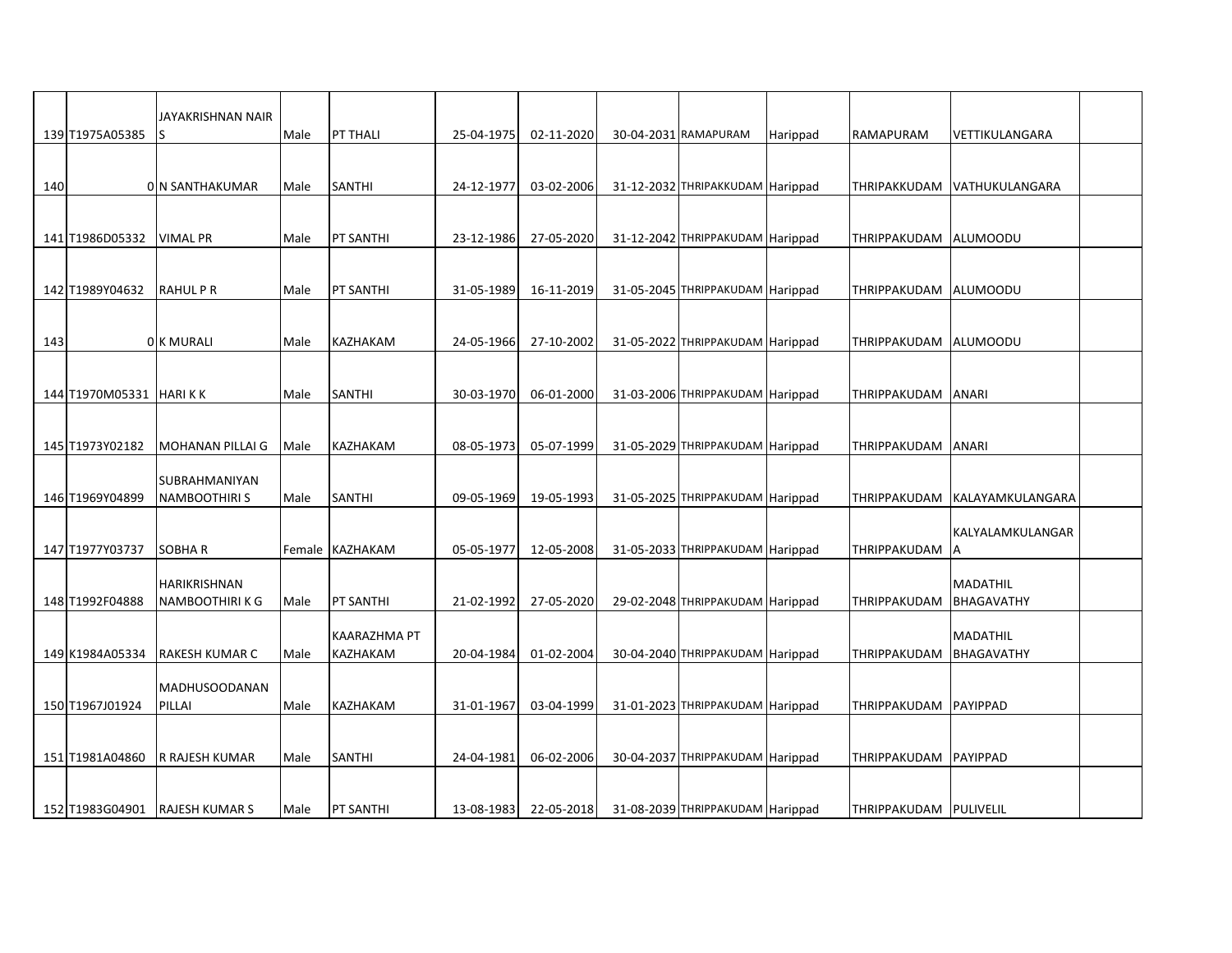|     |                 | <b>K E VASUDEVAN</b>  |              |                 |            |            |            |                                  |          |                           |                      |                            |
|-----|-----------------|-----------------------|--------------|-----------------|------------|------------|------------|----------------------------------|----------|---------------------------|----------------------|----------------------------|
|     | 153 T1979M04898 | <b>NAMBOOTHIRI</b>    | Male         | <b>SANTHI</b>   | 20-03-1979 | 12-09-2002 |            | 31-03-2035 THRIPPAKUDAM Harippad |          | THRIPPAKUDAM              | THRIPPAKUDAM         |                            |
|     |                 |                       |              |                 |            |            |            |                                  |          |                           |                      |                            |
|     | 154 T198C03515  | <b>RATHEESH K</b>     | Male         | <b>SANTHI</b>   | 20-10-1987 | 06-10-2017 |            | 31-10-2038 THRIPPAKUDAM Harippad |          | <b>THRIPPAKUDAM</b>       | <b>THRIPPAKUDAM</b>  |                            |
|     |                 |                       |              |                 |            |            |            |                                  |          |                           |                      |                            |
|     |                 |                       |              |                 |            |            |            |                                  |          |                           |                      |                            |
|     | 155 T1970Y02046 | JAYAKUMAR G           | Male         | <b>WATCHER</b>  | 20-05-1970 | 26-09-2006 |            | 31-05-2026 THRIPPAKUDAM Harippad |          | THRIPPAKUDAM              | THRIPPAKUDAM         |                            |
|     |                 |                       |              |                 |            |            |            |                                  |          |                           |                      |                            |
|     | 156 T1969A01800 | <b>PRAKASH R</b>      | Male         | PANCHAVADYAM    | 26-04-1969 | 25-05-1993 |            | 30-04-2025 THRIPPAKUDAM Harippad |          | THRIPPAKUDAM              | THRIPPAKUDAM         |                            |
|     |                 |                       |              |                 |            |            |            |                                  |          |                           |                      |                            |
|     | 157 T1966Y02153 | <b>HARIKUMAR</b>      | Male         | <b>THAKIL</b>   | 02-05-1966 | 12-05-1995 |            | 31-05-2022 THRIPPAKUDAM Harippad |          | THRIPPAKUDAM              | THRIPPAKUDAM         |                            |
|     |                 |                       |              |                 |            |            |            |                                  |          |                           |                      |                            |
|     | 158 T1970Y05330 | <b>HARIKUMAR K</b>    | Male         | NADASWARAM      | 28-05-1970 | 09-10-1990 |            | 31-05-2026 THRIPPAKUDAM Harippad |          | THRIPPAKUDAM              | THRIPPAKUDAM         |                            |
|     |                 |                       |              |                 |            |            |            |                                  |          |                           |                      |                            |
|     |                 |                       |              |                 |            |            |            |                                  |          |                           |                      |                            |
|     | 159 T1978Y04906 | <b>SREEDEVIPR</b>     | Female THALI |                 | 30-05-1978 | 24-04-2005 |            | 31-05-2034 THRIPPAKUDAM Harippad |          | <b>THRIPPAKUDAM</b>       | <b>THRIPPAKUDAM</b>  |                            |
|     |                 |                       |              | <b>KARANMA</b>  |            |            |            |                                  |          |                           |                      |                            |
| 160 |                 | 0 V.DEEPAK            | Male         | <b>KAZHAKOM</b> | 04.05.1991 | 18.8.2021  | 30.05.2047 |                                  | Harippad | THRIPPAKUDAM              | THRIPPAKUDAM         |                            |
|     |                 |                       |              |                 |            |            |            |                                  |          |                           |                      |                            |
| 161 |                 | <b>REJI ANAND S</b>   | Male         | <b>WATCHER</b>  | 25.05.1975 | 10.02.2002 | 31.05.2031 |                                  | Harippad | THRIPPAKUDAM              | <b>ITHRIPPAKUDAM</b> | <b>UNDER</b><br>SUSPENSION |
|     |                 |                       |              |                 |            |            |            |                                  |          |                           |                      |                            |
|     |                 |                       |              |                 |            |            |            |                                  |          |                           |                      |                            |
|     | 162 T1978Y04886 | <b>RAJESH R</b><br>G  | Male         | <b>SANTHI</b>   | 31-05-1978 | 15-03-2004 |            | 31-05-2034 THRIPPAKUDAM Harippad |          | THRIPPAKUDAM              | THRIVIKRAMAPURAM     |                            |
|     |                 | MOHANACHANDRAN        |              |                 |            |            |            |                                  |          |                           |                      |                            |
|     | 163 T1969C04882 | <b>NAIR</b>           | Male         | <b>KAZHAKAM</b> | 17-10-1969 | 29-09-1992 |            | 31-10-2025 THRIPPAKUDAM Harippad |          | THRIPPAKUDAM              | THRIVIKRAMAPURAM     |                            |
|     |                 |                       |              |                 |            |            |            |                                  |          |                           |                      |                            |
|     | 164 T1971A05129 | <b>ANIL KUMAR P</b>   | Male         | <b>KAZHAKOM</b> | 13-04-1971 | 23-04-2003 |            | 30-04-2027 THRIPPAKUDAM Harippad |          | <b>THRIPPAKUDAM</b>       | VATHUKULANGARA       |                            |
|     |                 |                       |              |                 |            |            |            |                                  |          |                           |                      |                            |
|     |                 |                       |              |                 |            |            |            |                                  |          |                           |                      |                            |
|     | 165 T1972Y02053 | <b>BABUK</b>          | Male         | <b>KAZHAKAM</b> | 25-05-1972 | 25-04-2003 |            | 31-05-2028 THRIPPAKUDAM Harippad |          | THRIPPAKUDAM              | VEEYAPURAM           |                            |
|     |                 |                       |              |                 |            |            |            |                                  |          |                           |                      |                            |
|     | 166 T1984A04207 | <b>SUNIL KAIMEL P</b> | Male         | <b>SANTHI</b>   | 06-04-1984 | 10-08-2011 |            | 30-04-2040 THRIPPAKUDAM Harippad |          | THRIPPAKUDAM   VEEYAPURAM |                      |                            |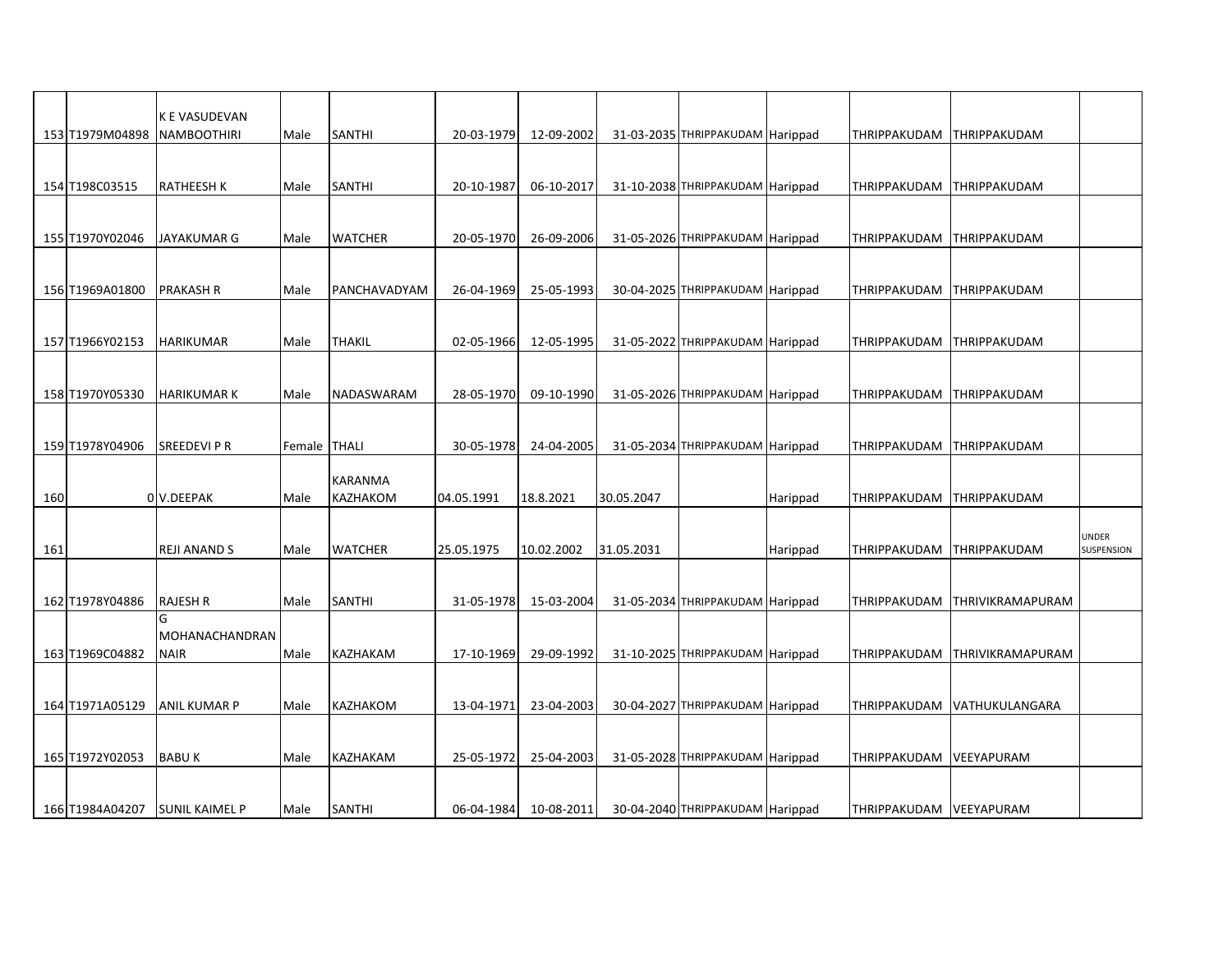|     | 167 T1975Y05333 | V NARAYANAN             | Male         | <b>SANTHI</b>          | 24-05-1975 | 19-09-2006 |                | 31-05-2031 THRIPPAKUDAM Harippad |          | <b>THRIPPAKUDAM</b>      | VELLAMKULANGARA |  |
|-----|-----------------|-------------------------|--------------|------------------------|------------|------------|----------------|----------------------------------|----------|--------------------------|-----------------|--|
|     |                 | SANKARAN                |              |                        |            |            |                |                                  |          |                          |                 |  |
|     | 168 D1967Y04552 | <b>NAMPOOTHIRI</b>      | Male         | <b>FIRST GRADE SGO</b> | 28-05-1967 | 23-07-1991 |                | 31-05-2023 THRIPPAKUDAM Harippad |          | <b>THRIPPAKUDAM</b>      |                 |  |
|     |                 |                         |              |                        |            |            |                | VALIYAKULANG                     |          | VALIYAKULANGA            |                 |  |
|     | 169 T1987A04598 | <b>M HEMESH</b>         | Male         | <b>SANTHI</b>          | 24-04-1987 | 04-10-2017 | 30-04-2043 ARA |                                  | Harippad | <b>RA</b>                | PANAYANNARKAVU  |  |
|     |                 |                         |              |                        |            |            |                | VALIYAKULANG                     |          | VALIYAKULANGA            |                 |  |
|     | 170 T990Y04891  | <b>SALINI S</b>         |              | Female KAZHAKAM        | 03-05-1990 | 12-08-2009 | 31-05-2046 ARA |                                  | Harippad | <b>RA</b>                | PANAYANNARKAVU  |  |
|     |                 |                         |              |                        |            |            |                | VALIYAKULANG                     |          | VALIYAKULANGA            |                 |  |
|     | 171 T1974M04783 | <b>N K SUBHASH BABU</b> | Male         | <b>SANTHI</b>          | 12-03-1974 | 09-03-2002 | 31-03-2030 ARA |                                  | Harippad | <b>RA</b>                | VALIYAKULANGARA |  |
|     |                 | <b>SATHYA NARAYANAN</b> |              |                        |            |            |                | VALIYAKULANG                     |          | VALIYAKULANGA            |                 |  |
|     | 172 T1965C03673 | <b>POTTY</b>            | Male         | <b>SANTHI</b>          | 09-10-1965 | 13-07-2001 | 31-10-2021 ARA |                                  | Harippad | RA                       | VALIYAKULANGARA |  |
|     |                 |                         |              |                        |            |            |                | VALIYAKULANG                     |          | VALIYAKULANGA            |                 |  |
|     | 173 T1968Y04896 | lS MURALEEDHARAN        | Male         | <b>THAKIL</b>          | 28-05-1968 | 07-09-1989 | 31-05-2024 ARA |                                  | Harippad | RA                       | VALIYAKULANGARA |  |
|     |                 |                         |              |                        |            |            |                | VALIYAKULANG                     |          | VALIYAKULANGA            |                 |  |
|     | 174 T1973A04875 | <b>S ANIYAN KUMAR</b>   | Male         | NADASWARAM             | 05-04-1973 | 02-01-1995 | 30-04-2029 ARA |                                  | Harippad | <b>RA</b>                | VALIYAKULANGARA |  |
|     |                 |                         |              |                        |            |            |                | VALIYAKULANG                     |          | <b>VALIYAKULANGA</b>     |                 |  |
|     | 175 T1982Y05128 | <b>R RAJESH</b>         | Male         | <b>WATCHER</b>         | 30-05-1982 | 10-06-2009 | 31-05-2024 ARA |                                  | Harippad | <b>RA</b>                | VALIYAKULANGARA |  |
|     |                 |                         |              | KARAZHMA               |            |            |                | VALIYAKULANG                     |          | VALIYAKULANGA            |                 |  |
| 176 |                 | OV ANIL KUMAR           | Male         | POOJA PATTU            | 28-05-1968 | 06-10-1988 | 31-05-2024 ARA |                                  | Harippad | RA                       | VALIYAKULANGARA |  |
|     |                 |                         |              | <b>KARAZHMA</b>        |            |            |                | VALIYAKULANG                     |          | VALIYAKULANGA            |                 |  |
|     | 177 T1994J04897 | <b>R RAHUL</b>          | Male         | SAMBANDHI              | 02-01-1994 | 21-07-2017 | 31-01-2050 ARA |                                  | Harippad | <b>RA</b>                | VALIYAKULANGARA |  |
|     |                 |                         |              |                        |            |            |                | VALIYAKULANG                     |          | VALIYAKULANGA            |                 |  |
|     | 178 T1993Y03164 | IB VIJAYA KUMAR         | Male         | <b>KAZHAKAM</b>        | 30-05-1973 | 17-03-1994 | 31-05-2029 ARA |                                  | Harippad | <b>RA</b>                | VALIYAKULANGARA |  |
|     |                 |                         |              |                        |            |            |                | VALIYAKULANG                     |          | VALIYAKULANGA            |                 |  |
|     | 179 T1973Y04780 | R UDAYAMMA              | Male         | <b>THALI</b>           | 10-05-1973 | 19-03-1999 | 31-05-2029 ARA |                                  | Harippad | RA                       | VALIYAKULANGARA |  |
|     |                 |                         |              |                        |            |            |                | VALIYAKULANG                     |          | VALIYAKULANGA VATHALLOOR |                 |  |
|     | 180 T1978Y05316 | VRINDADEVI M            | Female THALI |                        | 17-05-1978 | 30-06-2005 | 31-05-2034 ARA |                                  | Harippad | RA                       | <b>KOYIKKAL</b> |  |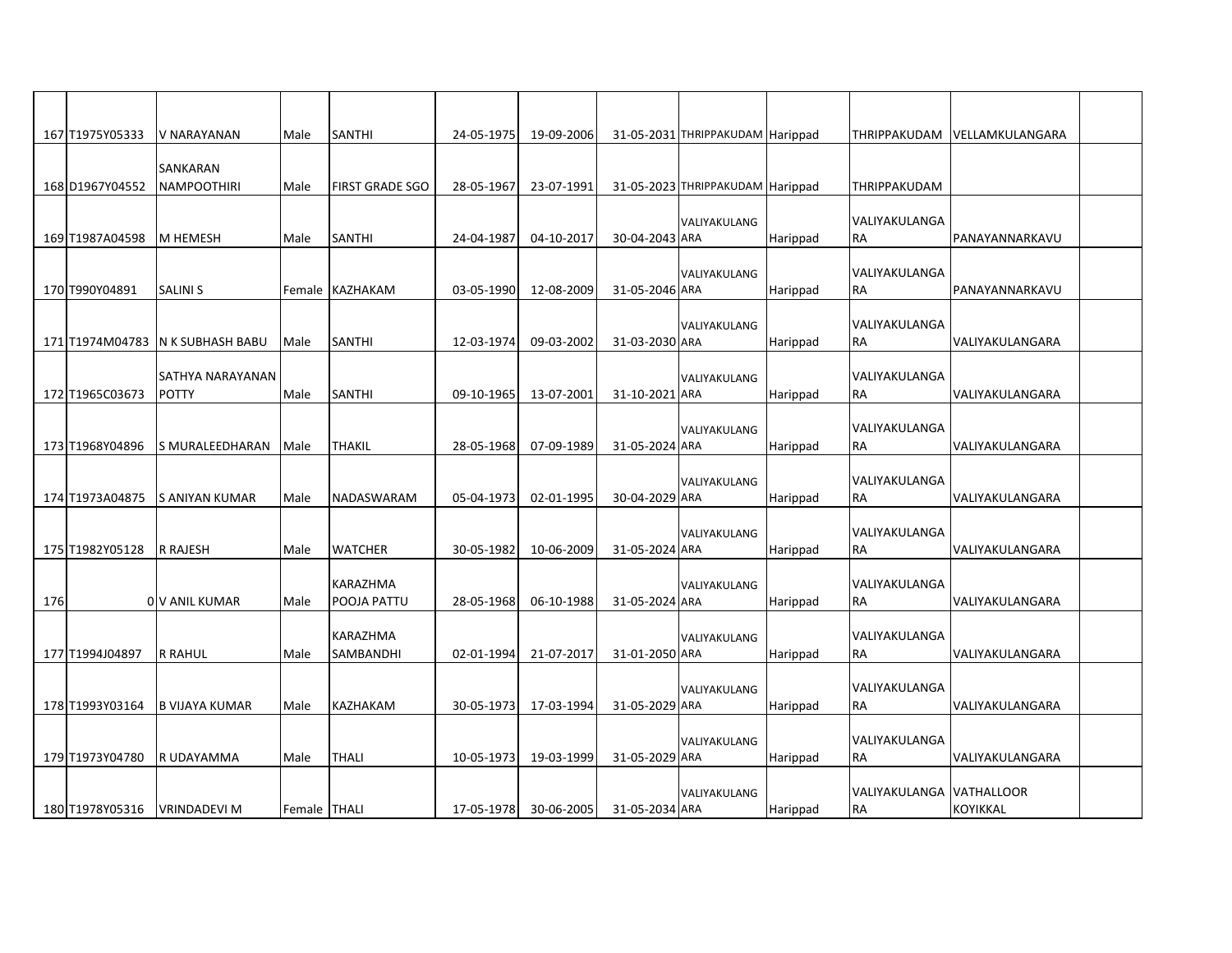|                 | SAMBHU                    |      |                     |            |            |                |                                                         |          | VALIYAKULANGA |                          |  |
|-----------------|---------------------------|------|---------------------|------------|------------|----------------|---------------------------------------------------------|----------|---------------|--------------------------|--|
|                 | <b>NAMBOOTHIRI</b>        | Male |                     |            |            | 31-12-2048 ARA | <b>VALIYAKULANG</b>                                     |          |               | <b>VATHALOOR KOYIKAL</b> |  |
| 181 T1992D04887 |                           |      | <b>SANTHI</b>       | 21-12-1992 | 19-11-2011 |                |                                                         | Harippad | <b>RA</b>     |                          |  |
|                 |                           |      |                     |            |            |                |                                                         |          |               |                          |  |
|                 |                           |      |                     |            |            |                | MANIMANGALA                                             |          |               |                          |  |
| 182 T1974A03099 | <b>SYLESH KN</b>          | Male | <b>WATCHER</b>      | 10-04-1974 | 21-07-2003 | 30-04-2030 M   |                                                         | Harippad |               | MANIMANGALAM             |  |
|                 |                           |      |                     |            |            |                | ASSISTANT                                               |          |               |                          |  |
|                 |                           |      |                     |            |            |                | <b>DEVASWOM</b>                                         |          |               |                          |  |
|                 |                           |      |                     |            |            |                | <b>COMMISSIONER</b>                                     |          |               |                          |  |
| 183 D1990G05146 | <b>MONISH M</b>           | Male | <b>CLERK</b>        | 22-08-1990 | 22-10-2020 |                | 31-08-2046 OFFICE, HARIPAD Harippad                     |          |               |                          |  |
|                 |                           |      | <b>ASSISTANT</b>    |            |            |                | ASSISTANT                                               |          |               |                          |  |
|                 |                           |      | DEVASWOM            |            |            |                | <b>DEVASWOM</b>                                         |          |               |                          |  |
|                 |                           |      |                     |            |            |                | <b>COMMISSIONER</b>                                     |          |               |                          |  |
| 184 D1972Y01865 | <b>SUNIL P</b>            | Male | <b>COMMISSIONER</b> | 30-05-1972 | 23-10-2003 |                | 09-08-2021 OFFICE, HARIPAD Harippad<br>ASSISTANT        |          |               |                          |  |
|                 |                           |      |                     |            |            |                | <b>DEVASWOM</b>                                         |          |               |                          |  |
|                 | <b>EASWARAN</b>           |      | <b>JUNIOR</b>       |            |            |                | <b>COMMISSIONER</b>                                     |          |               |                          |  |
|                 |                           |      |                     | 28-05-1980 |            |                |                                                         |          |               |                          |  |
| 185 D1980Y04626 | NAMPOOTHIRI V             | Male | ISUPERINTENDENT     |            | 11-05-2012 |                | 31-05-2036 OFFICE, HARIPAD Harippad<br><b>ASSISTANT</b> |          |               |                          |  |
|                 |                           |      |                     |            |            |                | <b>DEVASWOM</b>                                         |          |               |                          |  |
|                 |                           |      |                     |            |            |                | <b>COMMISSIONER</b>                                     |          |               |                          |  |
| 186 D1967Y04892 | <b>GOVINDAN POTTY N</b>   | Male | <b>HEAD CLERK</b>   | 30-05-1967 | 18-08-1986 |                | 31-05-2023 OFFICE, HARIPAD Harippad                     |          |               |                          |  |
|                 |                           |      |                     |            |            |                | ASSISTANT                                               |          |               |                          |  |
|                 |                           |      |                     |            |            |                | <b>DEVASWOM</b>                                         |          |               |                          |  |
|                 | <b>SREENIVASAN PILLAI</b> |      |                     |            |            |                | <b>COMMISSIONER</b>                                     |          |               |                          |  |
| 187 D1967A03481 | K G                       | Male | <b>PEON</b>         | 20-04-1967 | 20-06-1989 |                | 30-04-2023 OFFICE, HARIPAD                              |          |               |                          |  |

## **DEPUTY DEVASWOM COMMISSIONER OFFICE, HARIPAD.**

| SI.N | <b>ID Card</b>            | Name Of The         |              |                    |               | Date of    | Date Of             |                    |          |  |
|------|---------------------------|---------------------|--------------|--------------------|---------------|------------|---------------------|--------------------|----------|--|
| O    | <b>Number</b>             | Employee            | Gender       | <b>Designation</b> | Date Of Birth | Joining    | Retirement          | <b>Office</b>      | Group    |  |
|      |                           |                     |              |                    |               |            |                     | <b>DEVASWOM</b>    |          |  |
|      |                           |                     |              |                    |               |            |                     | <b>COMMISSIONE</b> |          |  |
|      | D1977Y03621               | <b>G. HARIKUMAR</b> | Male         | <b>HEAD CLERK</b>  | 24-05-1977    | 04-10-2012 | 31-05-2033 R        |                    | Harippad |  |
|      |                           |                     |              |                    |               |            |                     | <b>DEVASWOM</b>    |          |  |
|      |                           |                     |              |                    |               |            |                     | <b>COMMISSIONE</b> |          |  |
|      |                           |                     |              |                    |               |            |                     | R OFFICE,          |          |  |
|      | D1989M04858 LANJUSHA V.U. |                     | Female CLERK |                    | 17-03-1989    | 15-05-2020 | 31-03-2045 HARIPAD. |                    | Harippad |  |